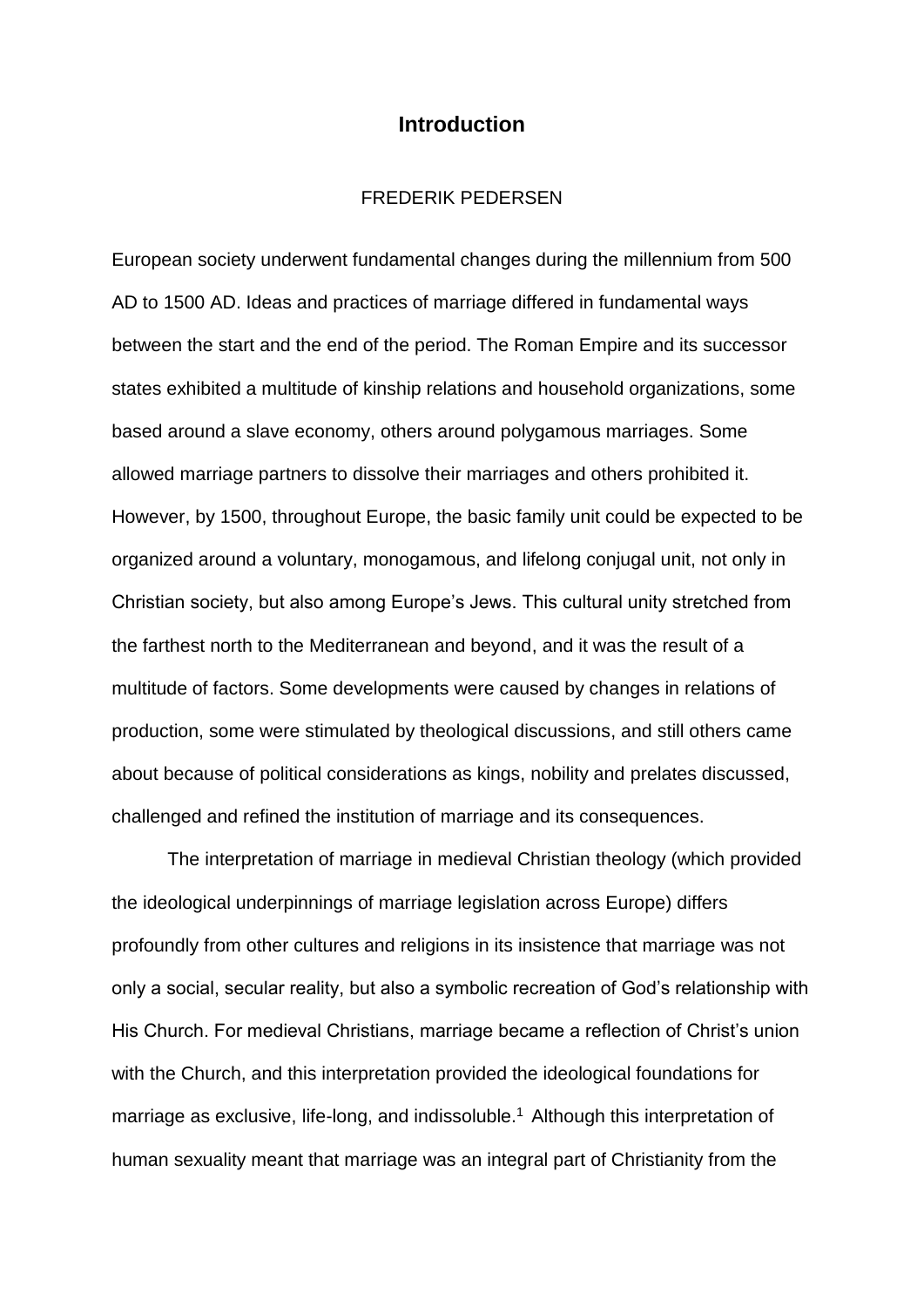beginning, the Church only decisively took on marriage law during a relatively short period between the eleventh and early thirteenth centuries. It also created an enduring uniqueness in Christian marriage: no other culture has provided such strict boundaries around the exercise of human sexuality.Two popes, Alexander III (1139-1181) and Innocent III (1198-1216), were particularly influential in these developments, and theologians, such as Bernard of Clairvaux, integrated their understanding of human sexuality into Christian theology. They provided classic definitions of the institution of marriage. $2$  These unique developments also meant that marriage fell under two jurisdictions: the spiritual side, i.e. those aspects of married life that affected a Christian soul's chances of salvation, which became the responsibility of the medieval *church* courts; and the secular aspects of the institution, for example, the regulation of property ownerwhip, the transfer of lands between the families of spouses or the enforcement of property agreements made as part of marriage negotiations, which became the responsibility of *secular* courts.

The medieval ideal of marriage developed out of the texts that formed the basis of the faith and were eventually ranked in a hierarchy of authorities. Carrying the greatest weight were the very few occasions when Christ spoke of marriage. His relative silence on the subject was taken to indicate that, unless he spoke against them, he agreed with the teachings found in the Old Testament on the subject and thus gave them his tacit agreement. But in his ministry, which was both innovative and contradictory, he differed from Jewish tradition in several crucial aspects. On the one hand, he emphasized the importance of love in marriage and made the institution's exclusive character explicit, while on the other hand, he seemed hostile to the institution of marriage itself.<sup>3</sup> Later medieval Christian writers were fond of emphasizing the sanctity of marriage and argued that Christ had bestowed his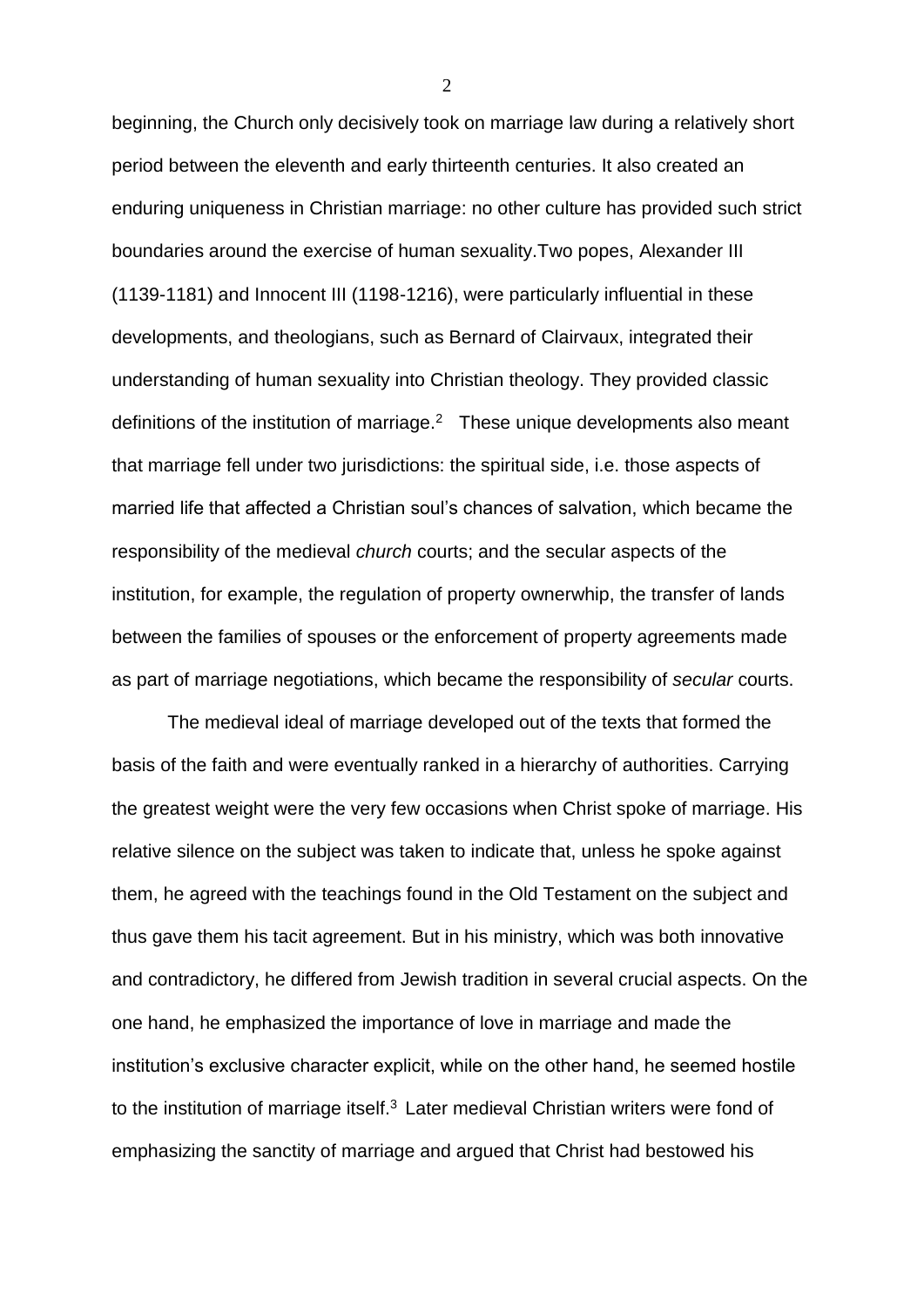special grace on the institution by beginning his ministry at the wedding in Cana.<sup>4</sup> Indeed, this text was the text for the second Sunday of the Epiphany and the standard text for a discussion of the nature and desirability of marriage throughout medieval Europe.<sup>5</sup> It also became a common *topos* of medieval sermons that God had created marriage in Paradise and had thus added his blessing to the institution.

Although Christ allowed divorce, he limited its availability to those situations where there was manifest adultery, and even then he appeared unwilling to allow the partners to re-marry.<sup>6</sup> In his teaching Christ thus differed from traditional Jewish law, which held that adultery should be punished by death. For Christ, an adulterer displayed a moral failing, not criminal behavior, and he used the example of the repentant prostitute as a metaphor for all repentant sinners who would be welcomed into Heaven ahead of those who merely observed the outward rules for proper behavior.<sup>7</sup> In a few cases, particularly according to the Gospel of Luke, Christ seemed to display an ambivalent attitude towards the institution of marriage. For example, in the parable of the invitation to the nuptial banquet, Christ mentions a new wife as an unacceptable excuse for not coming to the marriage feast, and later in the same chapter he appears to argue that no married person can truly follow him.<sup>8</sup>

Although the letters of St Paul actually predate the Gospels, they carried less (though still considerable) authority. His writings are much more concerned with sexual matters than are the Gospels, and, like those who wrote the gospels, St Paul had an ambivalent attitude to sexuality and marriage. In his profound unease with marriage, he continued the break with older Jewish law that he found in Christ's teaching. In the main, St Paul distinguished between four types of sexual sinners: prostitutes, "the soft ones" (those who use sex for pleasure), homosexual men and,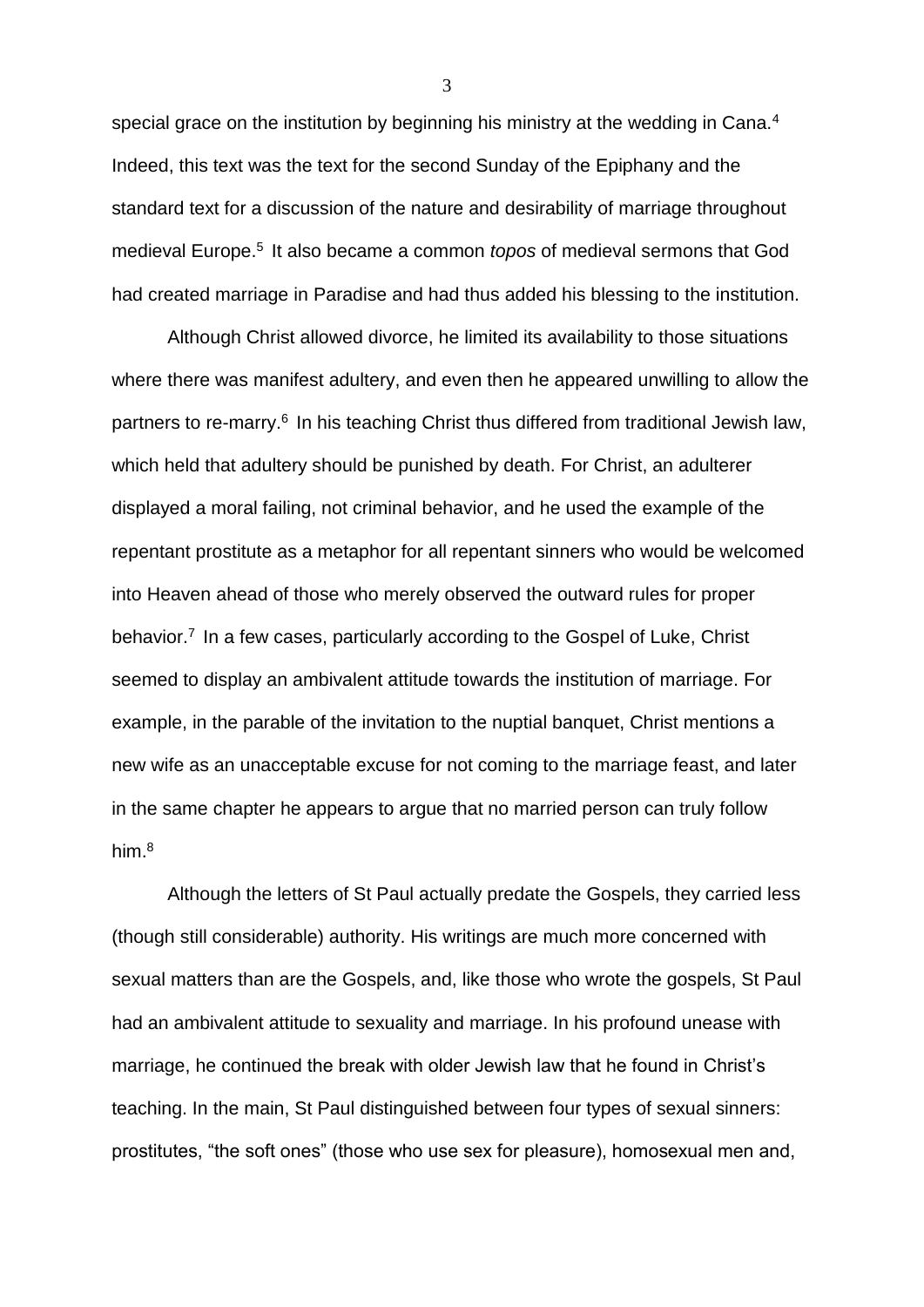most important for our purposes, those who had sex outside of marriage.<sup>9</sup> St Paul reluctantly endorsed marriage, but he saw it as a solution of lesser worth. In his view, the best behavior for a Christian was not to have sex at all: "but if they cannot contain, let them marry, for it is better to marry than to be sorely troubled".<sup>10</sup>

Despite his preference for sexual continence, St Paul devoted much attention to the institution of marriage. Continuing the Christian break with Jewish tradition, he advocated virginity as the ideal state, but acknowledged that marriage provided a legitimate outlet for sexual activity. For this reason he became a fierce critic of divorce, though he bowed to tradition and allowed it under certain, narrowly defined, circumstances. He also enjoined mixed-faith couples to remain together, because it was always possible that the Christian spouse might convert the unbeliever through example. However, he strictly forbade those who had divorced to seek, let alone marry, new partners.<sup>11</sup> His strongly monogamous philosophy, which he developed from the story of Christ's encounter with the woman at the well in Samaria, even went so far as to enjoin widows and widowers not to remarry, an idea in stark contrast to old Jewish law.<sup>12</sup>

The three centuries that followed St Paul's ministry were characterized by a series of individual writings and councils that intended to settle doctrinal questions and to establish the dogma of the Church. Some writers, such as Origen (*circa* 185-253), St John Chrysostom (*circa* 347-407) or the anonymous author of the *Gospel according to the Egyptians,* were influenced by Gnosticism, which argued that Adam and Eve had been without sexual temptation in the Garden of Eden, and some early writers were opposed to any expression of sexuality. With the Fall, sexual temptation was introduced into the world and, as long as there was sexual activity, there would also be death. A number of these writers proposed radical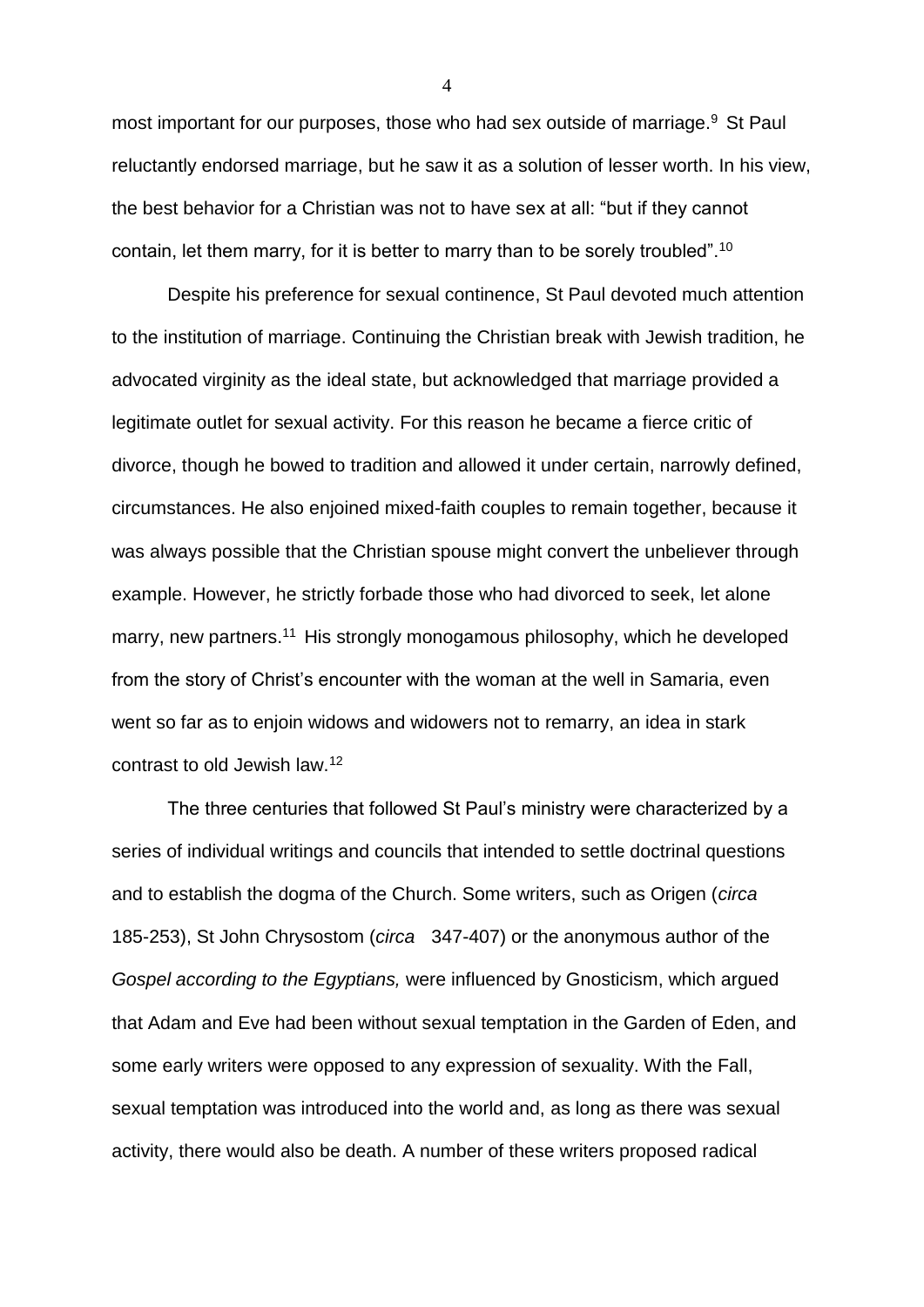solutions. For example, Origen's biographer, Eusebius of Caesarea, claimed that Origen castrated himself in a literal attempt to follow the words of Christ.<sup>13</sup> Whatever the truth of the matter, Origen was strongly misogynist: "There are some women, though not all of them, as we have noted, who are indiscriminate slaves to lust, like animals they rut without discretion".<sup>14</sup> Another early writer, Tertullian, was also explicit in his denunciation of women. Among his many writings we find a treatise to his wife exhorting her to live a celibate life and in another context he argued that intercourse drove out the Holy Spirit and deprived men of the benefit of divine counsel.<sup>15</sup> However, Tertullian and Origen were in a minority. The mainstream among Christian writers in the 2nd and 3rd centuries accepted the place of marriage in a Christian anthropology of salvation.<sup>16</sup> For example Ignatius of Antioch (d. 107?) recommended the church's direct involvement in the ritual of marriage, and Clement of Alexandria (ca. 150-200 AD) condemned those who spoke against marriage because they spoke against the teaching of the Gospels.<sup>17</sup>

During the reign of emperor Constantine (311-337), the Christian Church became increasingly tolerated, and by the time of Constantine's death it had become the majority religion in the Roman Empire and an integral part of its governmental structures. This transition from persecuted minority to dominant majority caused a major shift in the theological discussions of the Church and in its internal structures. Though most of the administrative changes were quickly put in place, the theological discussions continued until well after the fall of the Roman Empire itself. During this time of change and consolidation, the two most important Christian writers on the subject of marriage and sexuality were St Jerome (ca. 347-420) and St Augustine of Hippo (354-419). Both were passionate men who took leading roles in the Church's condemnation of heretical sects, in particular the followers of Pelagius, Jovinian and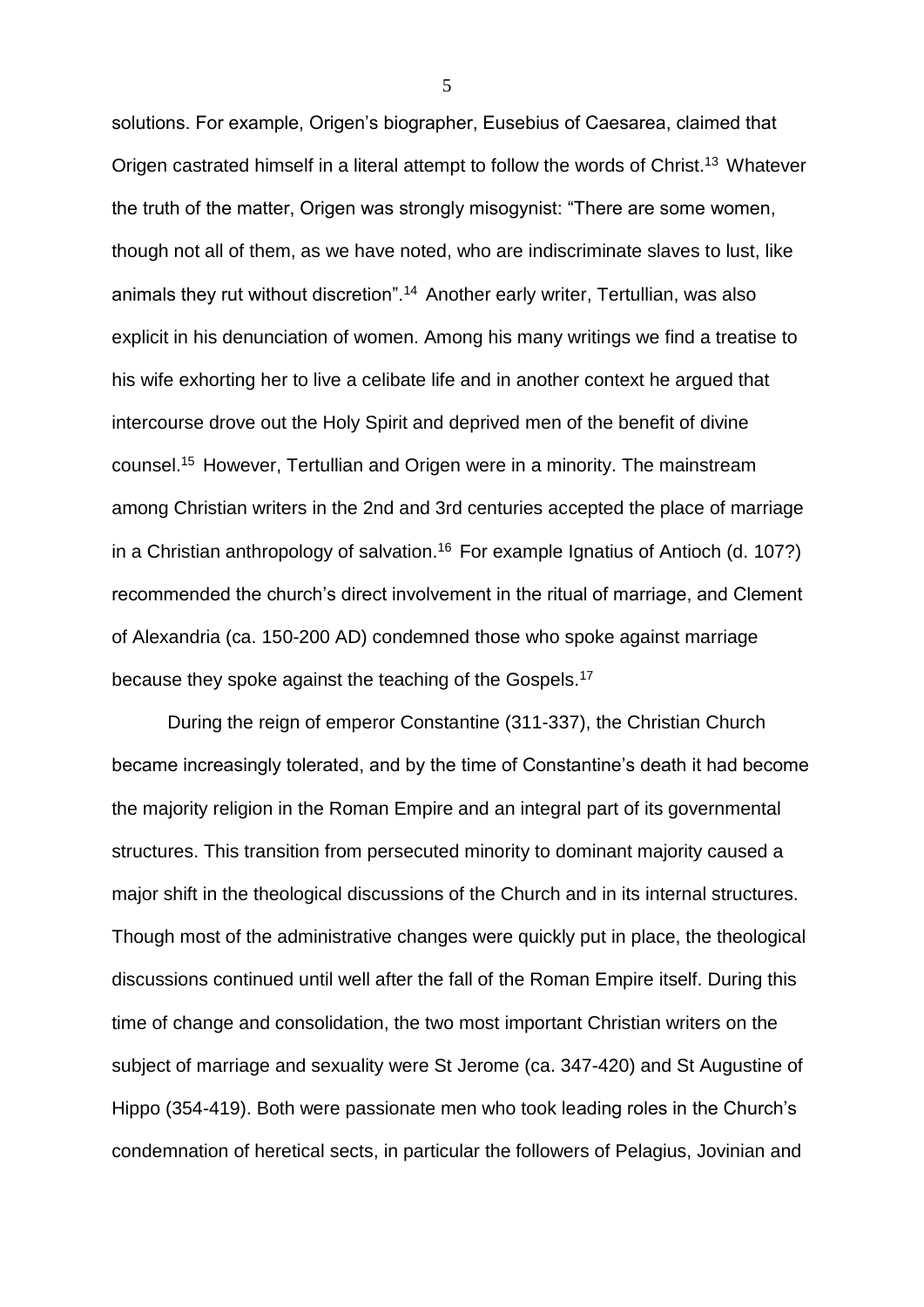Mani, but Jerome exhibited a more radical and consistent condemnation of sexuality. In his polemic against the Jovinians, Jerome maintained that sex and salvation were polar opposites, and he came dangerously close to condemning marriage outright. He argued that Christians should avoid sexual congress whenever possible and that not even marriage removed the filth and evil of sexual activity.<sup>18</sup> St. Jerome also assigned a score to the various categories of the faithful and granted 100 points to virgins, 60 to continent widows and only 30 to married women.<sup>19</sup> His extreme position was influenced by the followers of Jovinian (condemned as a heretic in 390, d. 405), who claimed that all moral failures were equally bad and therefore that the ascetic life (which Jerome, among others, practiced) did not have any particular benefit in leading Christians to salvation. For this reason the Jovinians drew no distinction between celibate monks and those who enjoyed sexual intercourse.<sup>20</sup>

Possibly the most influential writer on marriage and sexuality in this period was Augustine of Hippo. Like Jerome, Augustine was a passionate man and a passionate, albeit more moderate, debater. In his writings he reacted to events and his attitudes to marriage and sexuality varied with the circumstances and showed a marked duality. On the one hand, he saw marital sex as an integral and important part of Christian life, yet he exalted and praised the status of virginity beyond the status of marriage. His writings responded to those individuals or sects whose views he did not share, and he accepted neither discussion nor contradiction.<sup>21</sup> Indeed, his passionate nature often made him argue without regard to consistency, and he frequently contradicted himself. This was particularly evident in his treatment of marriage and sexuality. In *Contra Julianum* he found sexual desire to be a most foul and unclean human wickedness, a manifestation of man's disobedience to God. Sex overwhelmed the senses and disarmed the will; the sudden and temporary loss of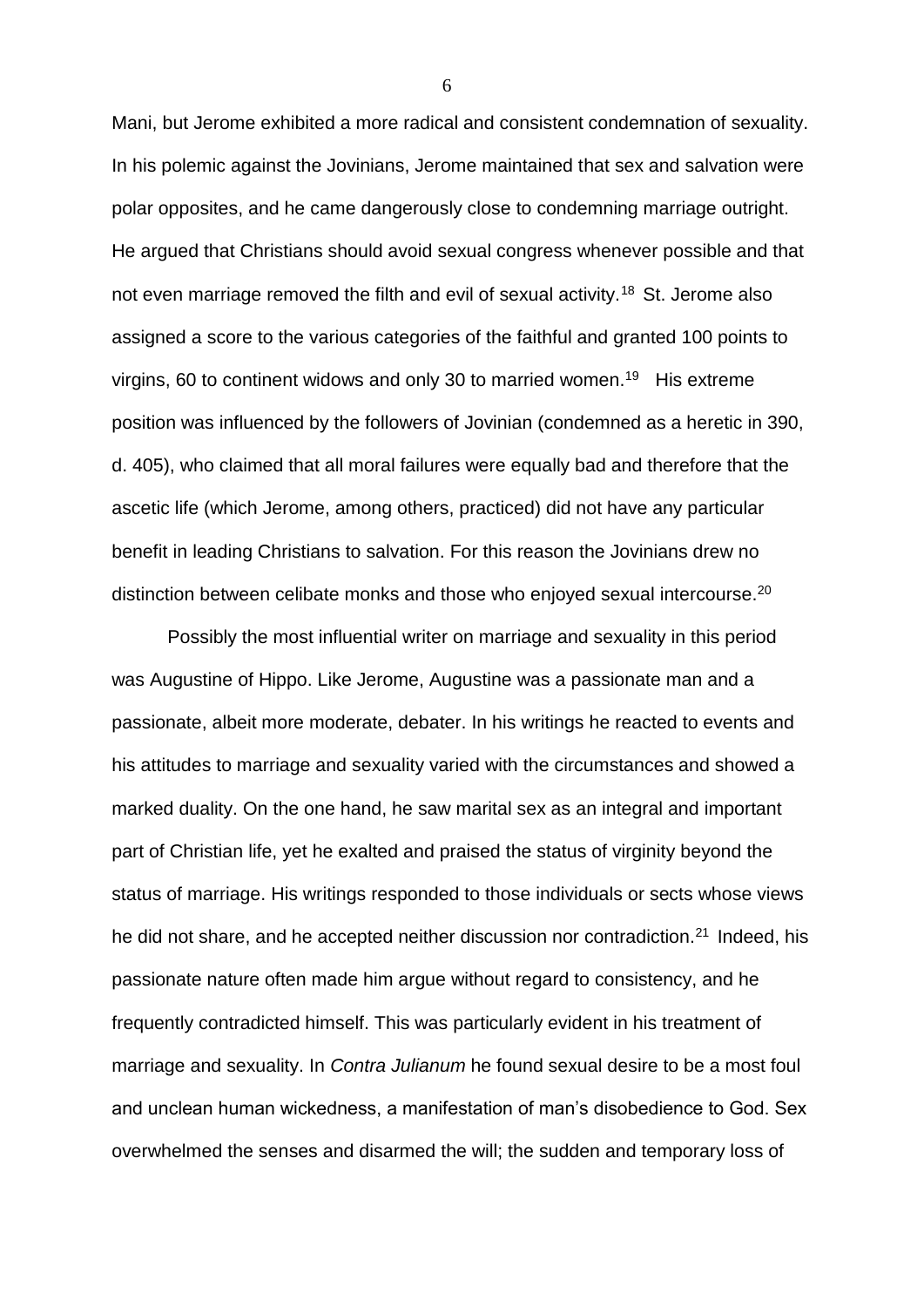self-control that is implicit in any sexual act made man irrational and demonstrated his sinful nature.<sup>22</sup> And yet in his *De bono conjugali* ("concerning the conjugal good", often translated as "On the Good of Marriage") he praised marriage, arguing that it was a desirable state that brought three major benefits for a couple. These three "goods of marriage" were a long undivided life together, offspring, and "the Sacrament". The latter concept almost elevated marriage (and marital sex) to a religious duty.

The marital status of clergy caused much controversy in early Christianity. Where the sources allow us to investigate this issue, they suggest that the clergy were almost invariably married, at least until the time of the 4th-century Council of Elvira.<sup>23</sup> It was one of three councils, together with the Synod of Arles and the Synod of Ancyra (the latter two took place in 314), that first approached the character of general councils and prepared the way for the first ecumenical council. The date of the Council of Elvira is uncertain, but is believed to predate the Synods of Arles and Ancyra and to have taken place around 305-306. It took place in what is now (mainly) Andalucia in southern Spain and was attended by 19 bishops and 26 presbyters. Most of these came from the Roman province of *Hispania Baetica* and the synod agreed one of the first significant set of rules concerning order, discipline and conduct among the Christian community agreed to by the general Church. Deacons and laymen were also present, and almost half the synod's decisions concerned sexuality and marriage. Among other things, the canons prohibited marriage and other intercourse with Jews, pagans, and heretics; and forbade all contact with idolatry and participation in pagan festivals and public games. The canons that dealt with Jewish-Christian interaction aimed to establish a separation between the two communities. Canon 15 prohibited marriage with pagans, while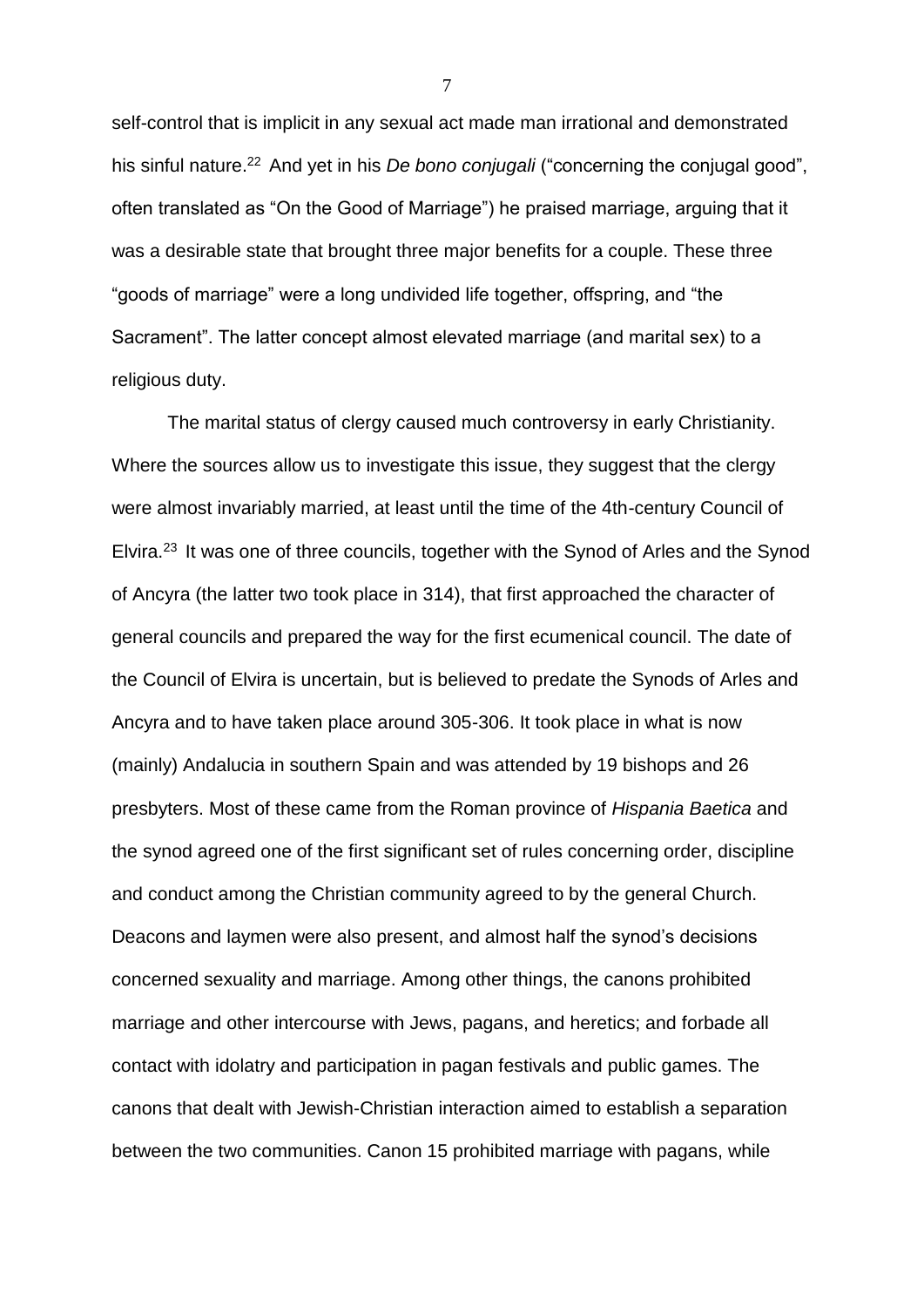Canon 16 prohibited marriage of Christians with Jews. Canon 78 threatened Christians who commit adultery with Jews with ostracism. Canon 49 forbade the blessing of Christian crops by Jews, and Canon 50 forbade the sharing of meals by Christians and Jews.<sup>24</sup> The Council regarded the clergy as a special class with particular privileges who acted under a more demanding moral standard and imposed heavier penalties for deviance, and, as a consequence, it drew a sharp distinction between sexual sins committed by clergy and laity.<sup>25</sup> It allowed fornicating bishops, priests and deacons to receive communion only on their death-beds, required the higher clergy to divorce their wives and forbade female servants to live with clergy (unless they were close blood-relatives).<sup>26</sup> There is little evidence that the Council of Elvira had any immediate practical effect, but the demand for clerical celibacy was to be a powerful rallying cry for the so-called Gregorian Reform movement almost eight centuries later. Rather than immediate reform, the Council of Elvira seems to have provided a programmatic statement of Christian sexual anthropology. Christian society was to be distinguished by a clerical elite, whose sexual abstinence marked them as morally superior to their weaker flock. The canons of the Council thus rejected sex as incompatible with the highest Christian standards, but implicitly they also acknowledged the central role sex played for the majority of Christians.<sup>27</sup>

Despite the development of a consistent theology of marriage in the writings of Jerome and Augustine, this did not develop into social reality until the rapid deployment of a systematic canon law that was a consequence of the eleventh-century Gregorian Reform movement. Instead, the most important change in western marriage practice in the period between the sixth and tenth centuries was a homogenization of family structures. In the Roman Empire, with its slave-based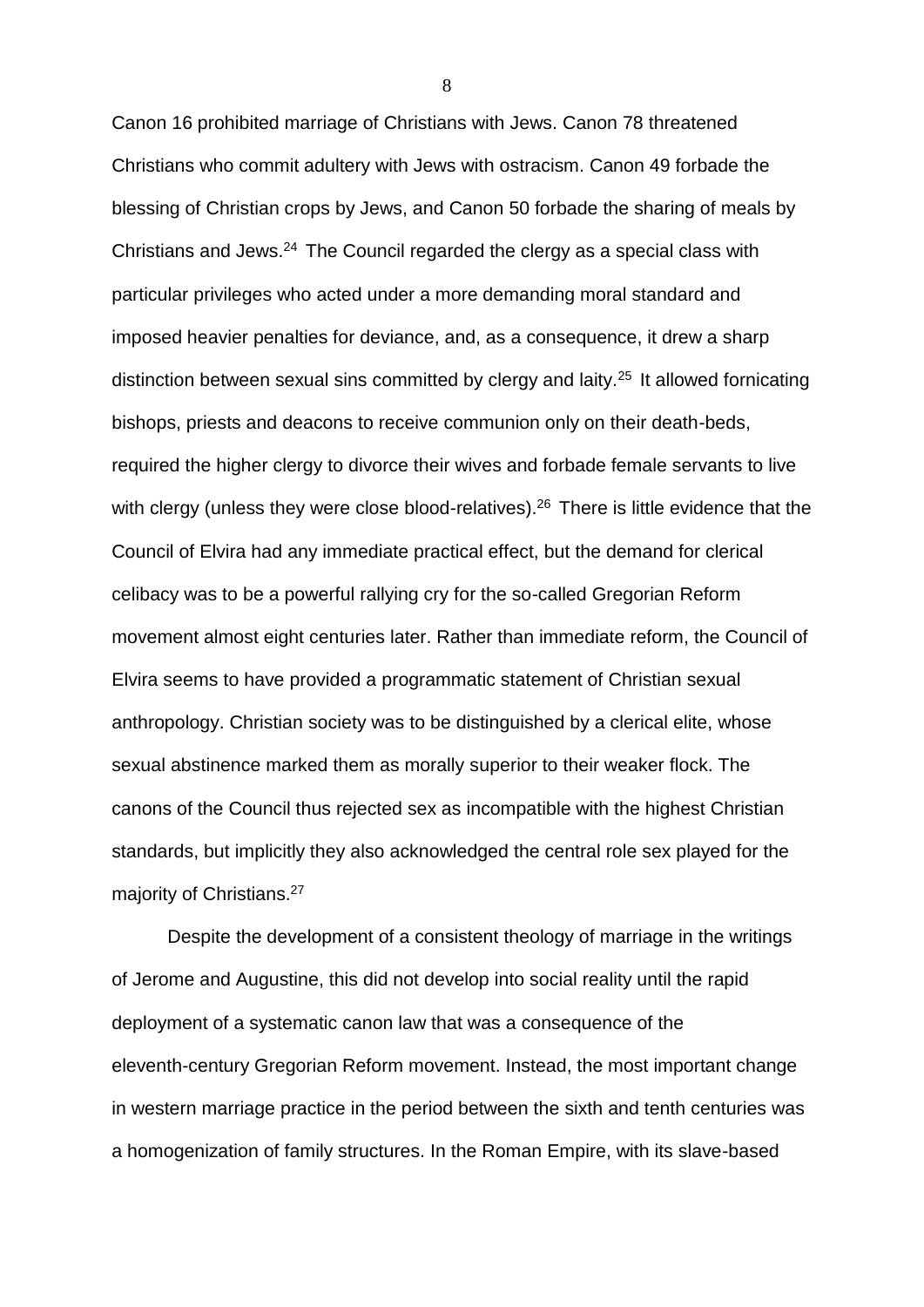economy that extended into the lands of what the Romans called "barbarians", one could find a wide typology of family units. The households of rich Roman slave-owners could include hundreds of persons, among whom only a minority had the freedom to contract legal marriage. The households of a few powerful barbarian magnates could similarly have a high concentration of women.<sup>28</sup> Two developments worked together to even out this differentiation: the change from slavery to serfdom and the spread of the egalitarian ideology of Christ's teaching as expounded in St Paul's teachings, especially in the letters to the Galatians and to the Colossians.<sup>29</sup>

In contrast to the generally successful drive to encourage European household patterns to conform to Christian ideals and to enforce the right of every Christian to marry legally, local Church councils continued to accept divorce, despite the teachings concerning the indissolubility of marriage developed by Augustine and Jerome. The Council of Angers (453) permitted men to remarry, while the Council of Vannes (465) allowed divorce for both men and women in cases of proven adultery, as did the Council of Agde (506).<sup>30</sup> In the 7th century the archbishop of Canterbury, Theodore of Tarsus, limited divorce to five situations: adultery, the desire to enter religious orders, desertion for five years, the enslavement of one spouse, or the wife's abduction and captivity.<sup>31</sup> The contemporary secular law codes of Æthelbert (ca. 602) provided detailed rules in the case of a wife who wished to divorce her husband for unspecified reasons; for example, she was entitled to half the marital property and all the children.<sup>32</sup> Comparable rules were in place in the Icelandic law-code *Grágás* as late as the 12th century, with the important difference that children were to follow the parent who came from the wealthier family.<sup>33</sup> Overall, the Church and lay society were in a period of transition and evidence regarding attitudes, when it can be found, is confused. The Church councils and secular laws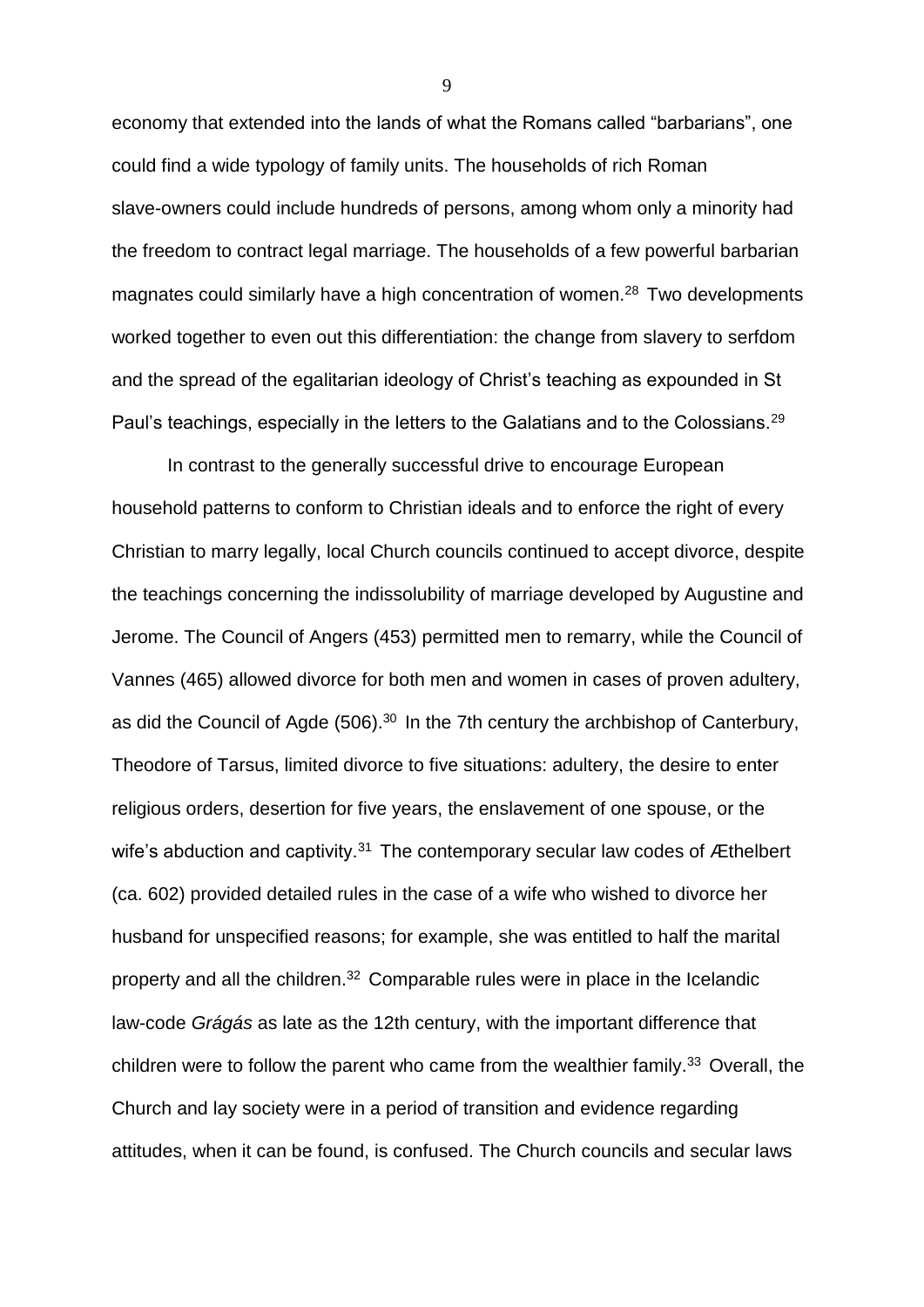mentioned above allowed access to divorce, and yet several popes (and even Charlemagne himself) tried to put a stop to the practice through a string of decretals and imperial decrees. For example, at the Council of Friuli, which Charlemagne convened in the month of December, 800 AD, it was decided that adultery was not a permissible cause for divorce. This ruling was repeated by imperial decree in 802 and extended to cover the entire Carolingian Empire.<sup>34</sup> However, while Pope Zachary wrote to Pippin the Short in 747 to warn him of the consequences of allowing divorce of any kind, Zachary's successor, Stephen II, allowed *separation* (*divortium a mensa et thoro*), but not a divorce (*divortium a vincula*), in cases where one spouse contracted leprosy.<sup>35</sup>

The question of divorce and the indissolubility of marriage became a serious political issue in 857, when the Frankish king, Lothar II, tried to do what so many other rulers had done before and repudiate his queen, Theutberga. Though he could have continued the tradition by simply repudiating his wife, Lothar chose to accuse her of incest with her brother, thus providing a veneer of legality to his attempted divorce. Bishop Hincmar of Reims accepted that the king had a right to divorce, *if* the accusations were proven, but Pope Nicholas I (858-867) staunchly supported Theutberga.<sup>36</sup> In a series of highly emotive letters filled with rhetorical flourishes and biblical quotations, he harangued Lothar for his behavior, and though his motives for doing so may be questioned, his intervention in the case and his insistence that Lothar follow biblical precedence, raised the profile of the idea of indissoluble and monogamous marriage in western canon law.<sup>37</sup>

(Figure I.1)

Another important—but more indirect—development was provided by the mixed collection of real and forged papal decretals produced in Metz around the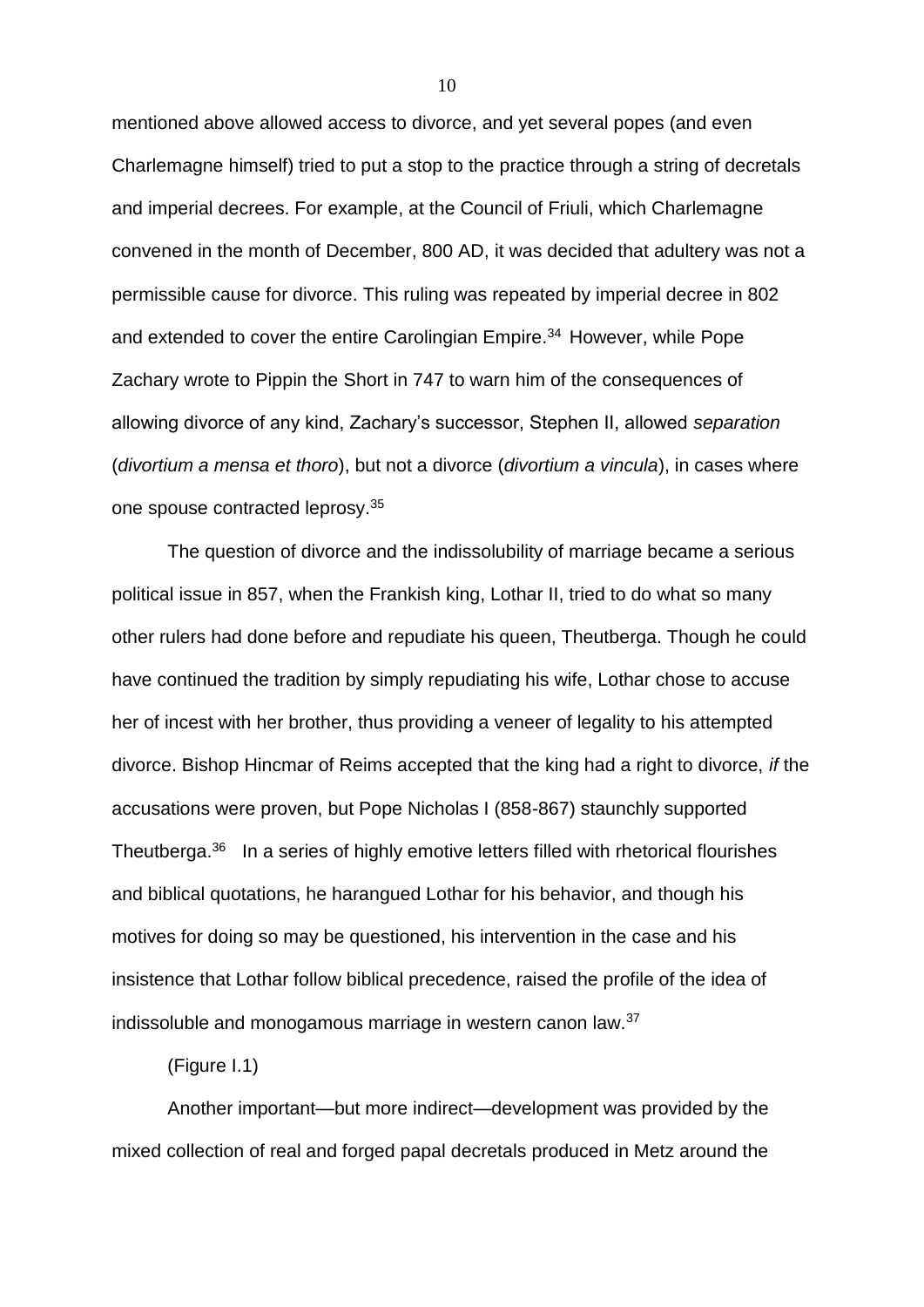850s, which are now known as the *False Decretals* or the *Pseudo-Isidorean Forgeries.*<sup>38</sup> The collection is famous primarily because it contains one of the most contentious and famous of all medieval forgeries, the so-called *Donation of Constantine*, in which the emperor Constantine was alleged to have granted Pope Sylvester I secular authority over all western Europe. Immense labor and erudition went into creating this corpus of texts, and the collection contains a mixture of forged papal letters and a wide range of genuine sources. The persuasiveness of the texts, the talent with which the forgers mixed genuine and false materials, and their linguistic and stylistic flair meant that the compilation was accepted as authoritative by a large proportion of later compilers of law until Lorenzo Valla finally proved the *Donation of Constantine* to be false in 1440.<sup>39</sup> The forgeries were compiled in order to strengthen the position of ordinary bishops against their metropolitan.<sup>40</sup> In the course of arguing this case, the forgers elaborated the idea that a bishop was *married* to his church. Their argument was simple, but effective: just as marriage between humans was supposed to be indissoluble, the relationship of the bishop to his see was indissoluble, because he was married to his church. Hence a metropolitan bishop did not have the power to dissolve the union between an ordinary bishop and his diocese. The immense popularity of the collection (some 87 complete manuscripts survive) meant that it was frequently mined for extracts and examples by later writers. Consequently the idea of the inviolability of marriage developed into one of the central ideas of the marriage law of the medieval western Church.<sup>41</sup>

The Latin west saw profound changes in social, economic and political life from the 10th to the 12th centuries. Demographic and social changes necessitated a wholesale re-evaluation of the church's attitudes; to politics in general, to the origins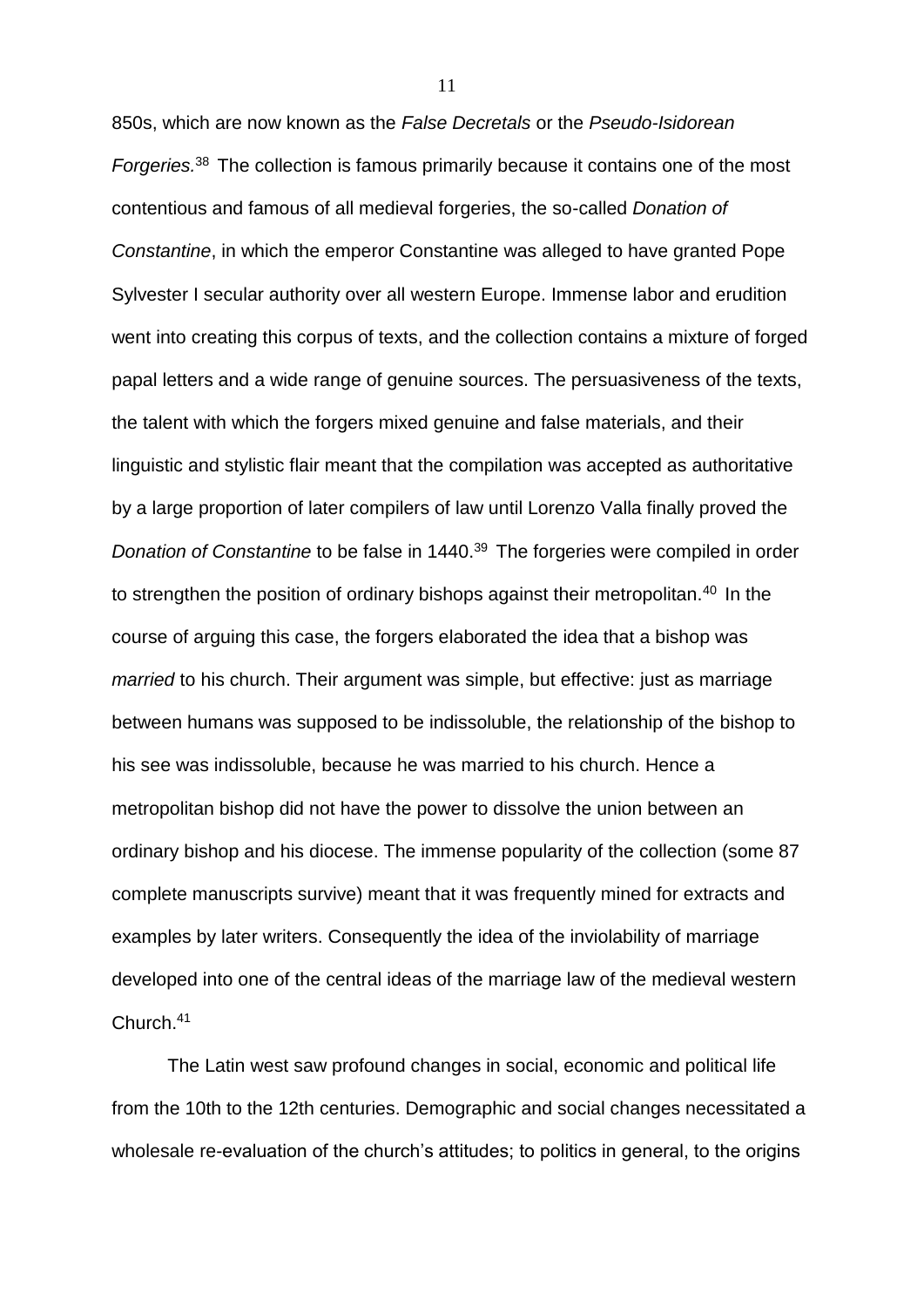of clerical superiority against the laity, and, as a concomitant, to marriage. The increased urbanization of Europe changed the demographic make-up of society. The end of the 13th century saw a much larger proportion of freemen, mainly concentrated in cities, and the increased social control inherent in urban living meant that the Church became increasingly aware of public scandal as a social problem. But the changes of the High Middle Ages were not caused just by changes in the physical world. At the beginning of the eleventh century, king (later Holy Roman Emperor) Henry of Germany attempted to discredit a rival faction in the German court by arguing that the marriage of one of their leading exponents was incestuous. Thus, political expediency and clerical learning combined to create a new definition of legitimate marriage.

By the beginning of the following century, the initially hostile interaction between Islam and the West, signalled by the call for a Crusade in 1095 and the consequent fall of Jerusalem to the crusaders, had made way for a second phase, which was characterized by an exchange of theological, philosophical and legal ideas. Two developments, the rediscovery of Aristotelian logic and the dialectical method, and the almost miraculous recovery of a single manuscript of the *Corpus iuris civilis*, compiled under the 6th-century eastern emperor Justinian—which had been unused and unknown in the West for almost six centuries— provided western canon law with a unique consistency and a new vibrancy that allowed the construction of a system of law based on both religious and scientific principles.<sup>42</sup> The manuscript of the *Corpus iuris civilis* was shared among a small, but hugely influential, group of legal scholars in Bologna, and their work brought about a sea-change in European jurisprudence.<sup>43</sup> These developments brought important changes in the practice of marriage. Before the eleventh century European marriage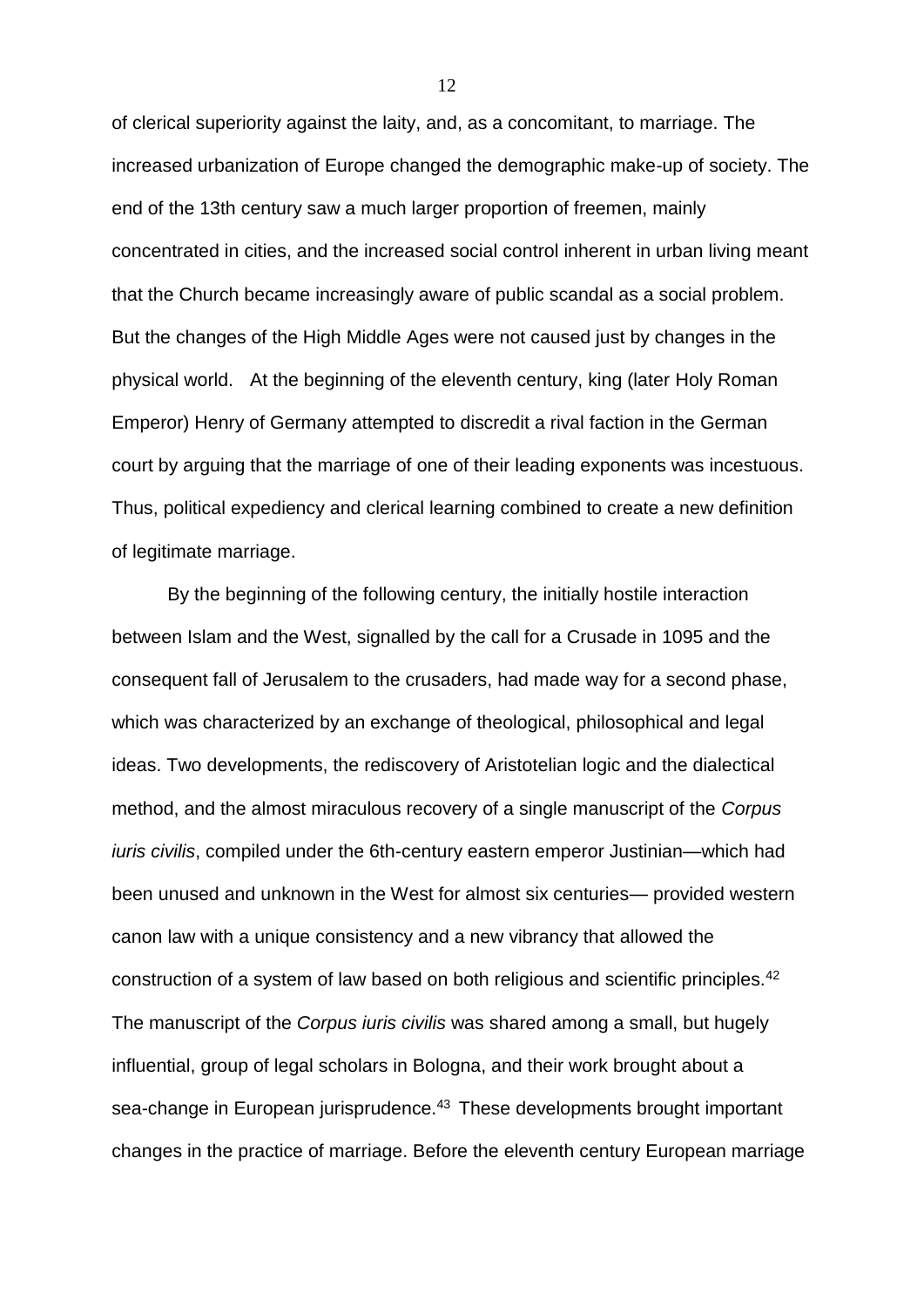could best be described as consisting of "successive polygamy": rulers and aristocrats (and possibly the population at large) openly practiced polygamy—King Canute, for example, had a wife in each of his three kingdoms—but by the early thirteenth century the institution of marriage had come to conform to Augustine's ideal of a life-long and monogamous union.

The time around 1000 AD is a turning point in the history of marriage: following studies by Jan Rüdiger and Karl von Ubl, David d'Avray argues that this rapid development of marriage law began with the marriage of Robert II of France with Bertha of Burgundy.<sup>44</sup> Pope Gregory V had this marriage condemned for its incestuous nature at the Council of Pavia in 997 and at the Synod in Rome in the following year. The future emperor Henry II had originally been marked for the priesthood and had received training and education in Regensburg and at the cathedral school of Hildesheim. He was present at the Synod in Rome, and, in 1003, the year after he secured his election as king of Germany in Mainz, he presided over an ecclesiastical synod and imperial assembly in Diedenhofen. Applying what modern historians have called the "canonical method" of calculating consanguinity, Henry condemned the recent marriage of Matilda of Swabia to duke Conrad of Carinthia, the son of duke Otto I, a member of the Salian dynasty. Matilda's father, duke Herman II of Swabia, had vigorously opposed Henry's ascent to the German throne in the previous year. Although it is tempting to argue that Henry had an obvious political agenda behind his argument that Conrad and Matilda's marriage was consanguineous, Henry was also playing to recent concerns in the German Church which had debated how far incest prohibitions reached and changes in the methods by which to calculate them since Henry received his education..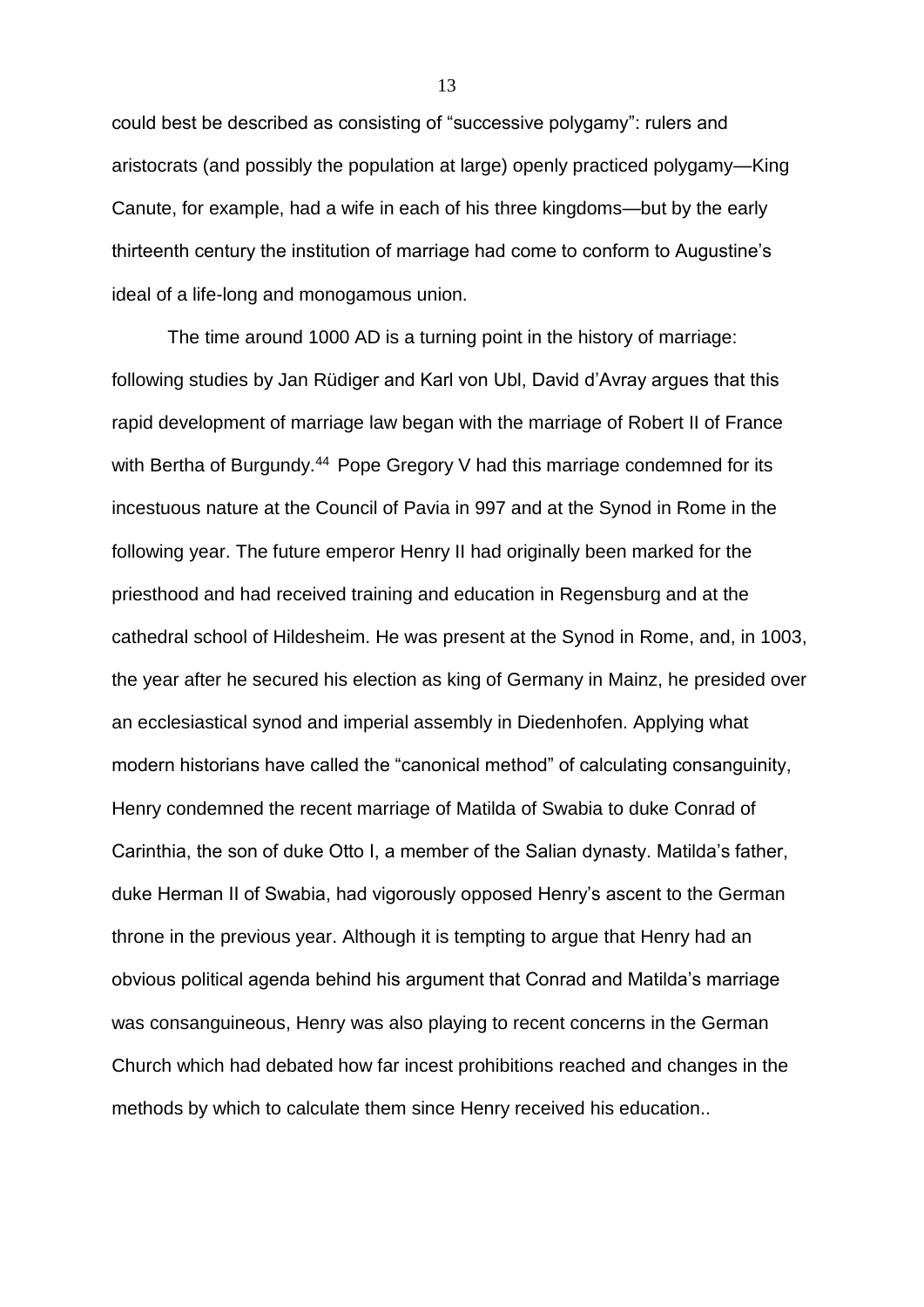Bishop Burchard of Worms (who, despite his epithet, had spent formative years in Mainz, a center of both canon law expertise and Jewish learning) became a key ally in Henry's policy, dramatically expanding the forbidden degrees for political purposes. Taking it for granted that Burchard was present at the Synod at Diedenhofen, Karl von Ubl argues that the interests of Burchard as a clerical reformer and Henry as political operator (and, most likely, also acting out of a clerical concern fostered by his training) combined to cement the dominance of the canonical method of calculating consanguinity. Burchard completed a collection of canon law which became known as the *decretum* around 1012. The work includes 1,785 canons, arranged in 20 books, drawing on a vast array of primary material dealing with a wide range of subjects: the clergy, the sacraments, fasting, perjury, magic and secular authority, to mention but a few. Burchard carefully selected and compiled canons from earlier collections, but also manipulated the texts he had chosen by changing their attribution to strengthen their authority. By doing so, he created a book of church law that was internally consistent, appeared to be based on indisputable authority, and that was easy to apply through logical extrapolation to new cases. In doing so, he proposed using a much more inclusive definition of consanguinity, and his text rapidly gained wide circulation.<sup>45</sup> Burchard's text enjoyed wide circulation, and about twenty years later, Peter Damian adapted Burchard's method of computing degrees of consanguinity and proposed the "canonical method".<sup>46</sup> This method was accepted by Pope Leo IX who included it among his decretal decisions.<sup>47</sup>

(Figure I.2)

Burchard's work was a compendium of church law that was internally consistent, appeared to be based on indisputable authority and built on principles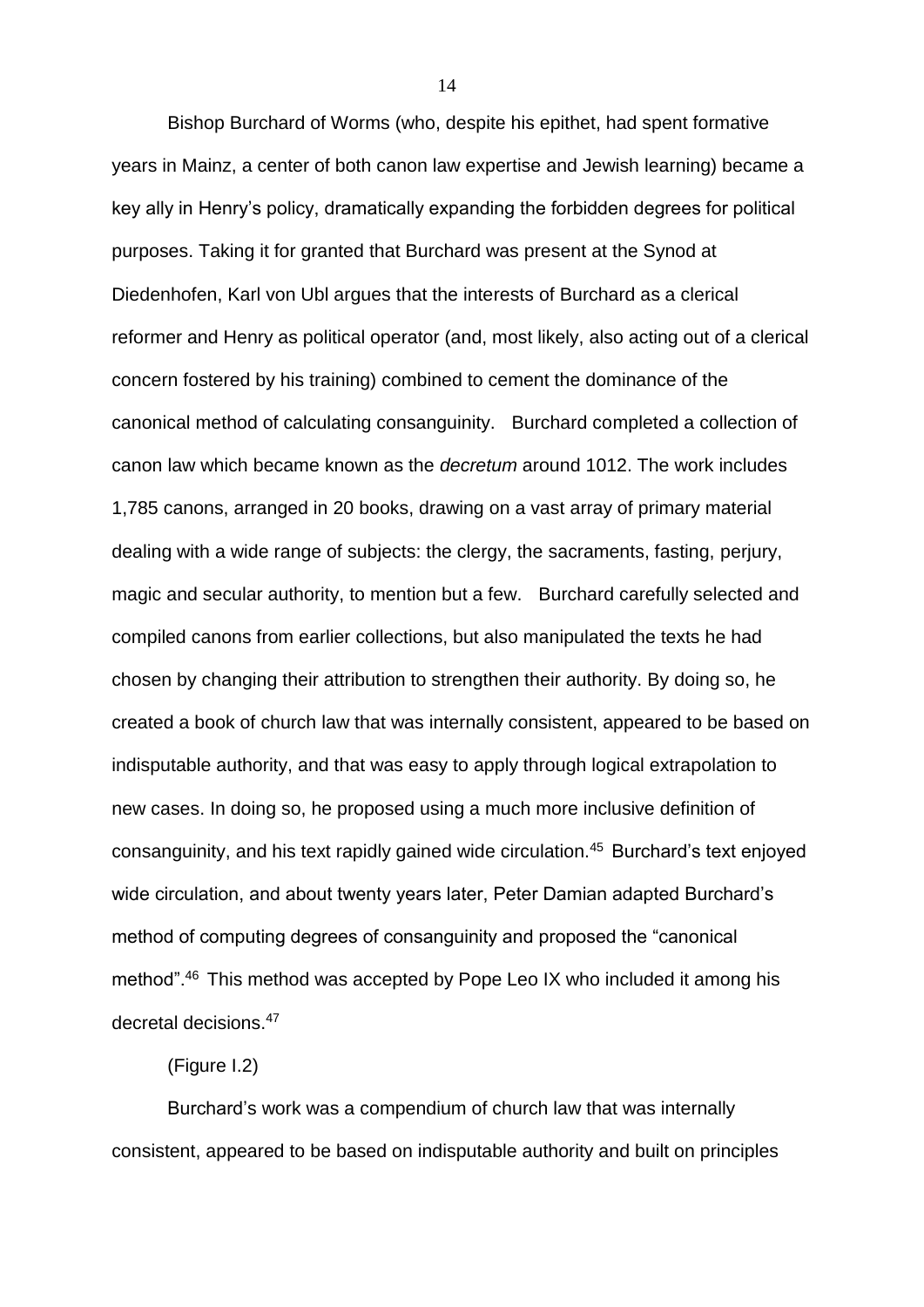which were easy to apply to new cases through logical extrapolation.<sup>48</sup> It also introduced a much more inclusive definition of consanguinity, and the consequences of the extension of the prohibited degrees were far-reaching and perhaps a little un-expected: by making it more difficult to find a marriage partner Burchard opened up the possibility for the European nobility to use the rules of marriage to provide a legal justification for dissolving marriage for dynastic purposes. But his work also initiated a new phase in the relationship between ecclesiastical legislations and secular practice. Burchard's method of computation increased the laity's opportunities for obtaining legal annulments of their marriages, but it also solidified the Church's claim to hold jurisdiction over matrimonial matters. As a consequence, church courts saw an increased matrimonial case-load, and in the long run this meant that the laity became increasingly accustomed to seek the arbitration of the church when they felt the need to dissolve a marriage. This was particularly the case when it became clear to lay magnates that individual church courts did not apply the law with equal rigor and that this lack of consistency promoted the likelihood of receiving a favorable outcome to a request for a divorce.

It was not just Christians who discussed the place of marriage in society in Germany. The Jewish community of Mainz (where Burchard had spent the years before 999 as a canon at the collegiate church of St Victor before being made primate of that city) played an active part in this discussion. Like Christian society, Jewish society was divided over the question of polygamy. Jewish tradition tolerated polygamy.<sup>49</sup> Marriage law in the Bible and in the *Talmud* assumed that a man was entitled to take more than one wife. Although the *Talmud* fixed the maximum number of wives at four for a private citizen, and at 18 for a king, this rule seems to have described maximums allowed, and monogamy appears to have been the most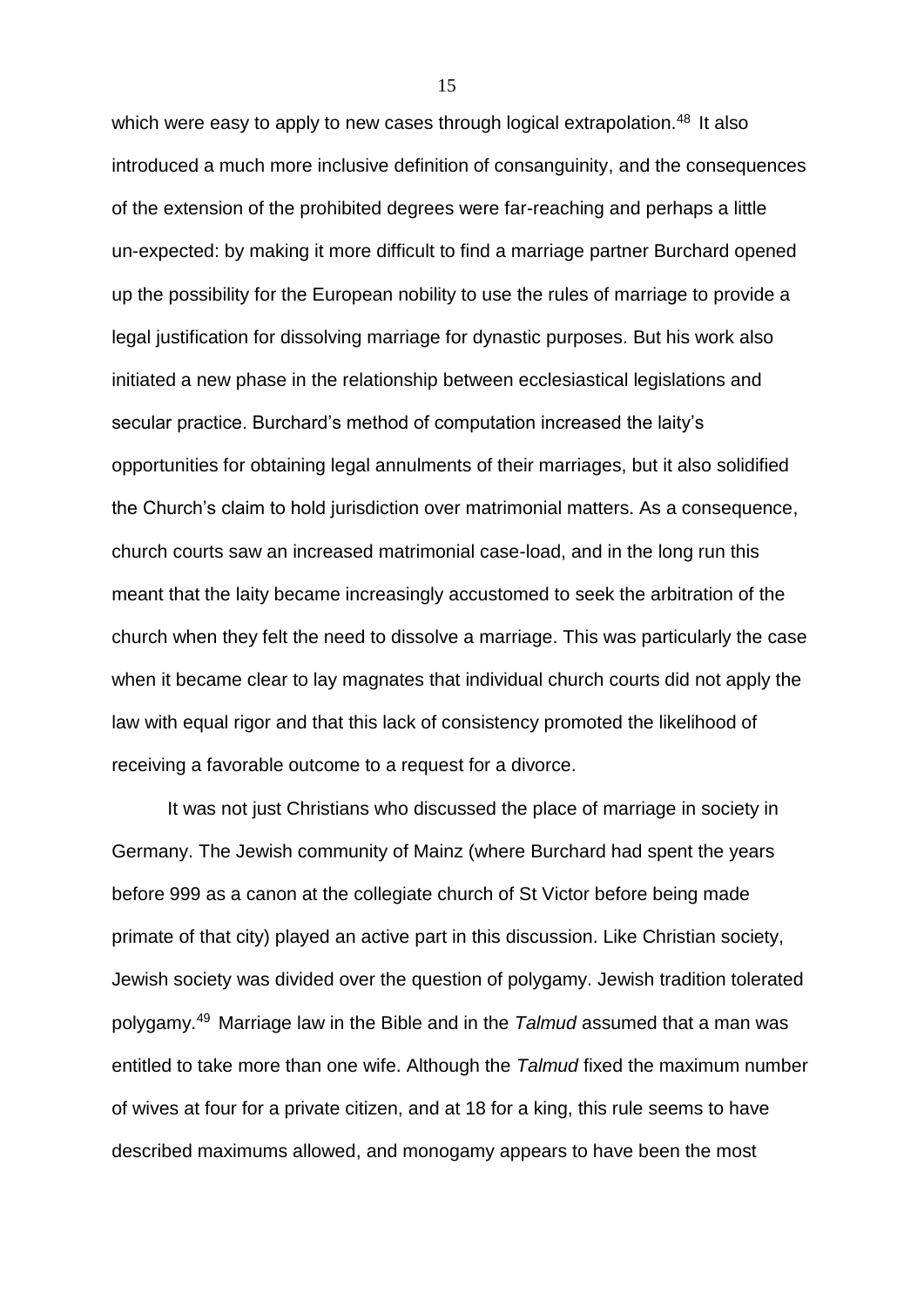frequent status within Jewish society.<sup>50</sup> Nevertheless, the question of polygamy was debated among European Jews, and in the 11th century, rabbi Gershom Ben Judah of Mainz issued a *herem*, or prohibition on polygamy.<sup>51</sup> Rabbi Gershom's ban was probably simply a confirmation of existing practice: it was rare to find men with two, or more, wives. Although it was clearly influential, some modern scholars argue that polygamy continued to be practiced after his prohibition.<sup>52</sup> In Muslim countries, where polygamy was generally accepted by the dominant society, Jews were known to have adopted it and Rabbi Gershom's ban was never accepted as binding.<sup>53</sup>

Some scholars argue that the origin of the ban against polygamy was the result of Jewish communities interacting with Christian society as is evidenced by the fact that Franco-German rabbis during the Middle Ages developed new rules similar to Christian family law.<sup>54</sup> Indeed, unlike most of their brethren in Mediterranean countries, Franco-German Jews lived within a Christian environment where the Church and the teachers of canon law struggled to ensure the purity and the monogamous character of Christian marriage. It is not unlikely, therefore, that the surrounding Christian society may have had an influence on the rabbis, at least concerning their attitude towards polygamy. This influence is likely to have been particularly strong in Mainz, which was already an important center of learning, both Christian and Jewish.

Of crucial importance for this new vigor were two other developments that were initially unrelated to marriage law: the reform of the Church, begun by Pope Leo IX (1048 - 1054), which kick-started the reforms that scholars have since (mis-)named 'Gregorian'; and the dispute over the appointment of bishops known as "The Investiture Struggle". Although supported by emperor Henry III, Leo insisted on an election "by the clergy and the people of Rome", and with his popular mandate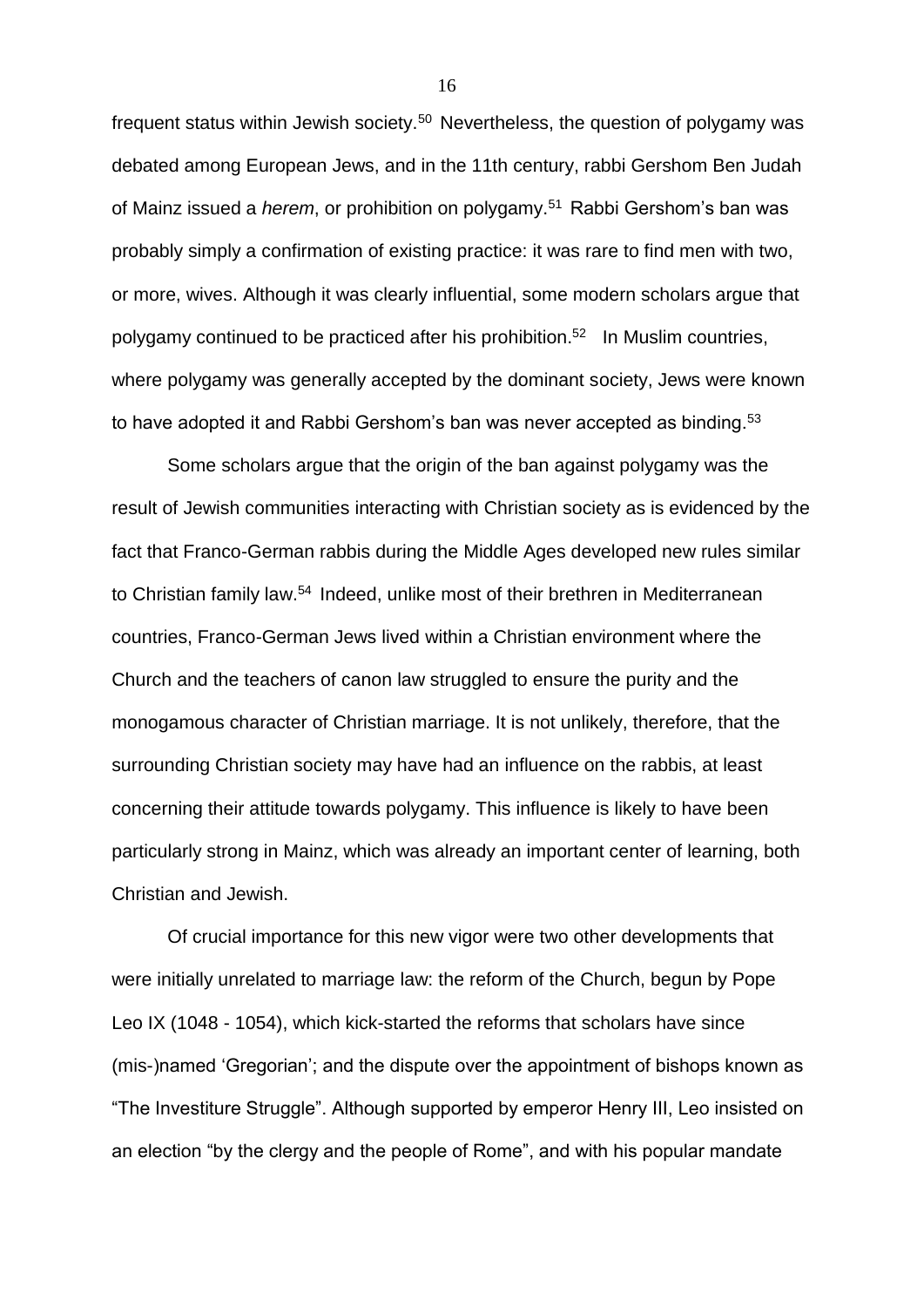quickly set about reforming the Church, whose prestige had been severely damaged by the excesses of his predecessors, in particular pope Benedict IX (r. 1032-1044, April-May 1045 and November 1047- July 1048). <sup>55</sup> Leo IX was an ardent reformer and, in contrast to his predecessors, he presided over synods not only in Italy but also in Cologne, Aachen, Reims and Mainz.<sup>56</sup> His reforms were aimed at eradicating the two main evils of the Church as he saw them: the buying and selling of ecclesiastical offices and married clergy. In this he was successful, not least because of the support of a group of talented lawyers and theologians, such as Humbertus de Silva Candida, Hildebrand (later Pope Gregory VII) and Peter Damian, who set about reforming European society "with an enthusiasm, audacity and zeal which even in the long history of the papacy had few, if any, parallels".<sup>57</sup> It was due to the influence of Peter Damian that the adapted Burchard's method of computation, the "canonical method", was accepted by Pope Leo IX who included it in his legislation.<sup>58</sup>

(Figure I.3)

Though the substance of the investiture conflict had little to do with marriage (except perhaps the symbolic association between secular marriage and the office of the bishop as it had been expounded in the Pseudo-Isidorean forgeries), both the empire and the papacy chose to settle their respective cases by appealing to the law. Each side saw their side of the struggle as a matter for the law and was absolutely convinced of the legal and moral superiority of its position. The proto-university of Bologna, with its high concentration of legal scholars, came to be of crucial importance in this, as it was sufficiently removed from the papacy to have the confidence of both sides in the conflict, and, as a consequence, could attract legal scholars sympathetic both to the papal and to the imperial cause.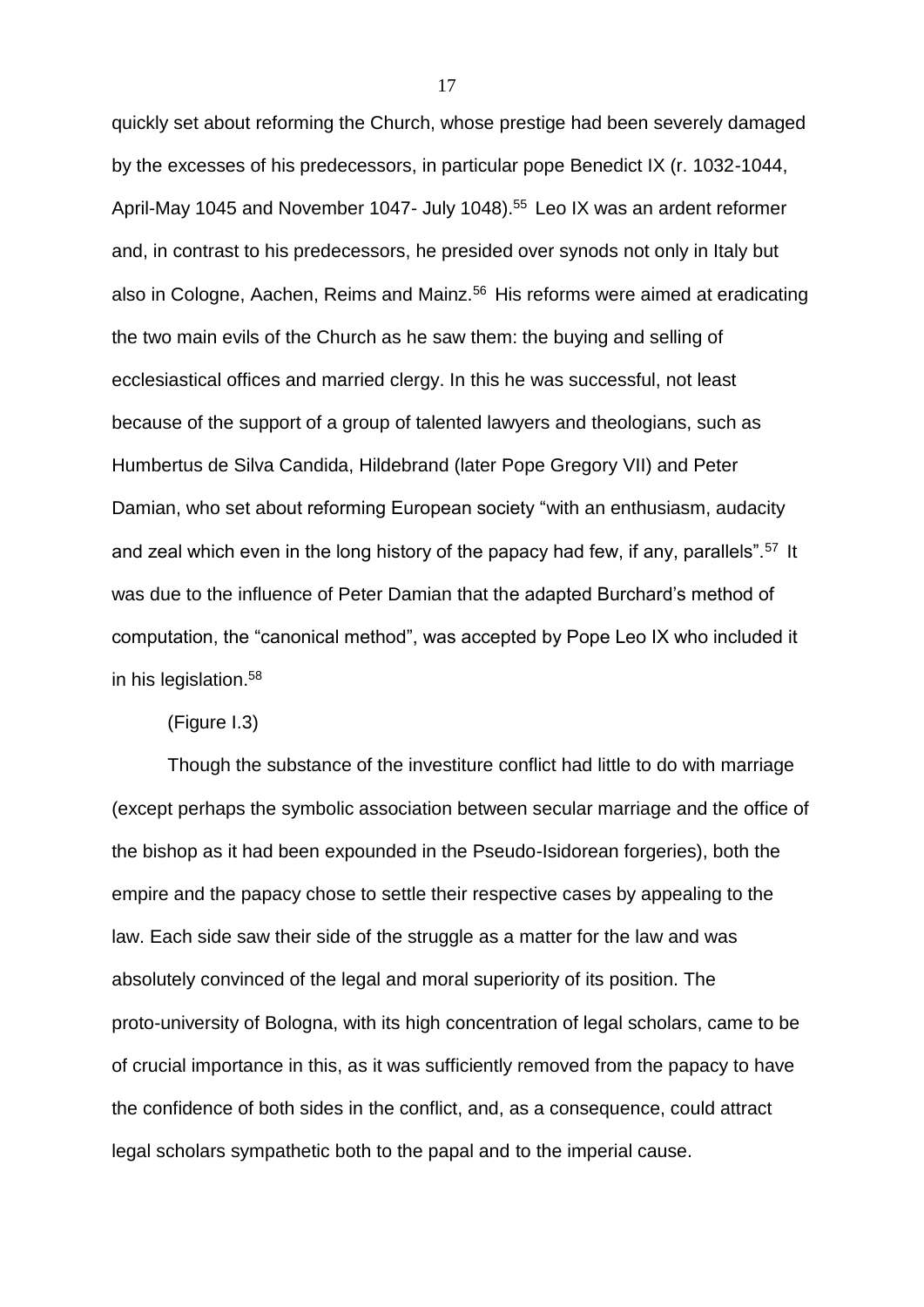An edition of Burchard's *Decretum* is known to have been in circulation in Rome around 1060, and this was followed sometime before 1076 by the *Collection in 74 Titles*; a collection by Anselm of Lucca; a collection by Cardinal Deusdedit, compiled between 1083 and 1086; and Bonizio de Sutri's *Liber de vita christiana* (ca. 1090).<sup>59</sup> Outstanding amongst these later publications, though, were the enormously comprehensive works attributed to Ivo of Chartres (ca. 1040-1115), the *Decretum*, the *Tripartita*, and the *Panormia*. Ivo was a prolific writer of letters and sermons, and, in contrast to early writers such as Augustine and Jerome, he tried to reconcile conflicting authorities within his collections of canon law. His works thus continued the scholarly tone of Burchard of Worms. The works were all produced in the period 1093-95 and must have required the help of collaborators.<sup>60</sup> Ivo's *Decretum* is an enormous work, including almost 4,000 canons divided into 17 parts. Much of the material is theological in character and gives the impression of being put together in a hurry, with little attention to organization. Ivo's main source was Burchard*'*s *Decretum,* and he included the majority of Burchard's nearly 1,800 canons. It should not surprise anyone that Ivo's *Tripartita* consisted of three parts: Part I presented a mixture of 655 authentic and forged decretals from Pope Clement I (88-97 AD) to Pope Urban II (1088-1099); part II was a collection of 789 conciliar canons and patristic texts; and part III was an abbreviated version of Ivo's *Decretum.* The *Tripartita* was as disorganized as Ivo's *Decretum* had been, and, like the *Decretum,* it appears not to have been widely used. $61$  If we had only these two works to go by, Ivo would have enjoyed a much more modest place in the ranks of canonists. His reputation, however, rests on his *Panormia*, which comprises a little over one thousand canons divided into 8 books. Nearly all of the material was taken from Ivo's *Decretum* (920 canons out of 1,038). For the remaining canons he relied on the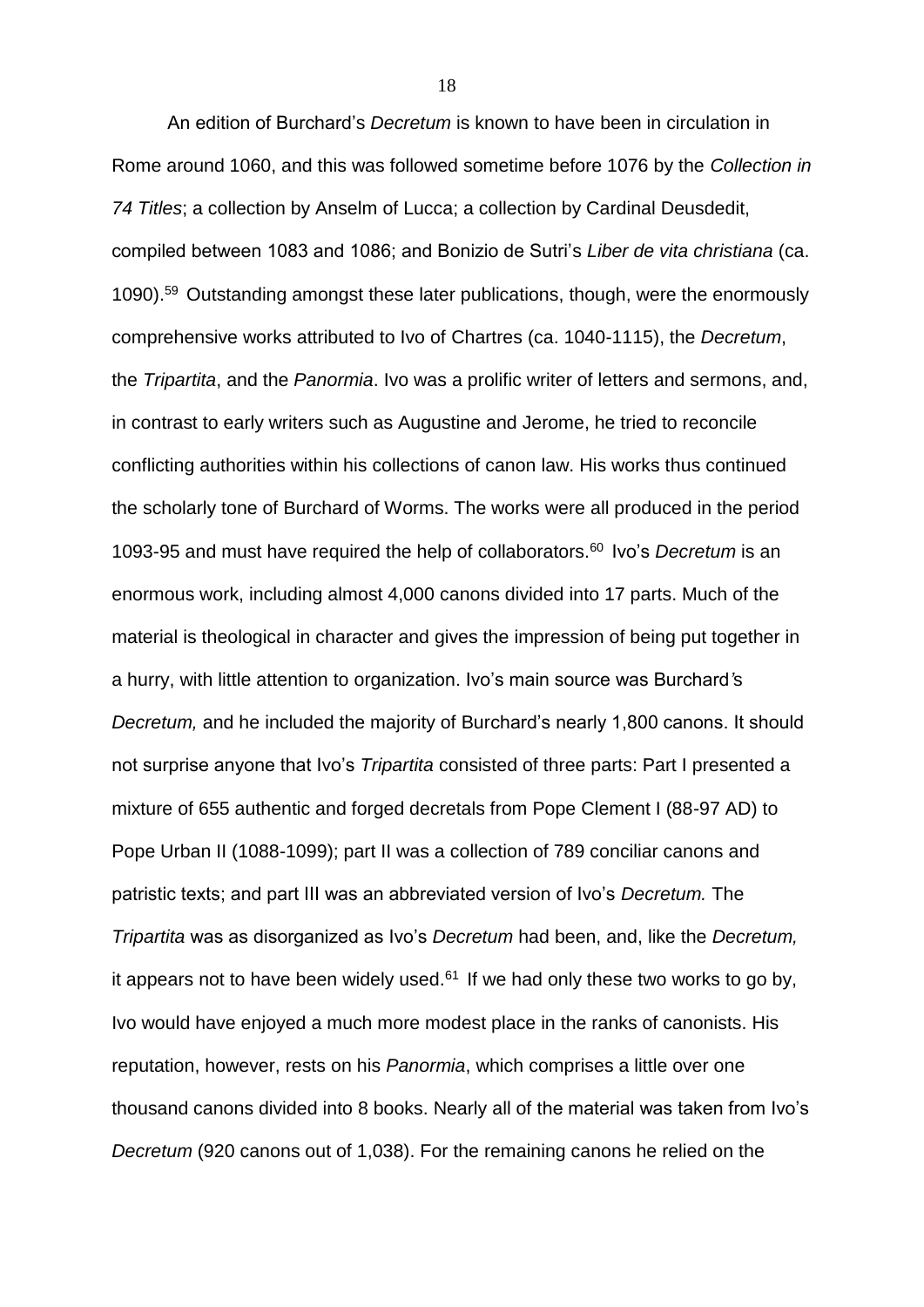*Collection in 74 Titles*, his own parts I and II of the *Tripartita*, and on an unknown collection similar to one of the lesser-known Gregorian collections, which survives in one manuscript copy now in the British Library, the *Collectio Britannica<sup>62</sup> .*These books of ecclesiastical reform reflected the concerns and prejudices of their authors, condemning nearly all pleasures as sinful. They were hostile to any sexual activity, except that which took place within marriage; they allowed only for sexual activity within marriage and for the express and conscious intention of having children, were intent on limiting married partners' access to sex, and wanted to impose severe punishments on extramarital sex.<sup>63</sup> They also argued vehemently in favor of transferring jurisdiction over marriage to the Church and its legal institutions, and thus to replacing local marriage customs with a uniform European system of law.

The western reformers met little resistance to their ideas about including sexual transgressions under the law of the Church. Indeed, it seems that the majority of the laity embraced the reforms quickly, perhaps because ancient and localized jurisprudence no longer met its purpose. The reformers achieved great success very quickly, and, although there was no scarcity of conflict between royals and nobles on the one side, and the Church on the other, the latter emerged victorious in most of these cases. It is arguable that the Church's success was due to support from the lower ranks of society, whose conflicts did not register in the works of these reformers—the fact that there was a violent popular uprising in support of Gregorian reform demands in Denmark in 1123 bears witness to this.<sup>64</sup> The success of the reformers was in no small measure due to the systematization of the laws of the Church that was performed by a shadowy figure known as *Gratian of Bologna,* whose identity is currently the subject of much speculation. Within a generation of the publication of the *Concordia discordantium canonum* (also known as *Decretum*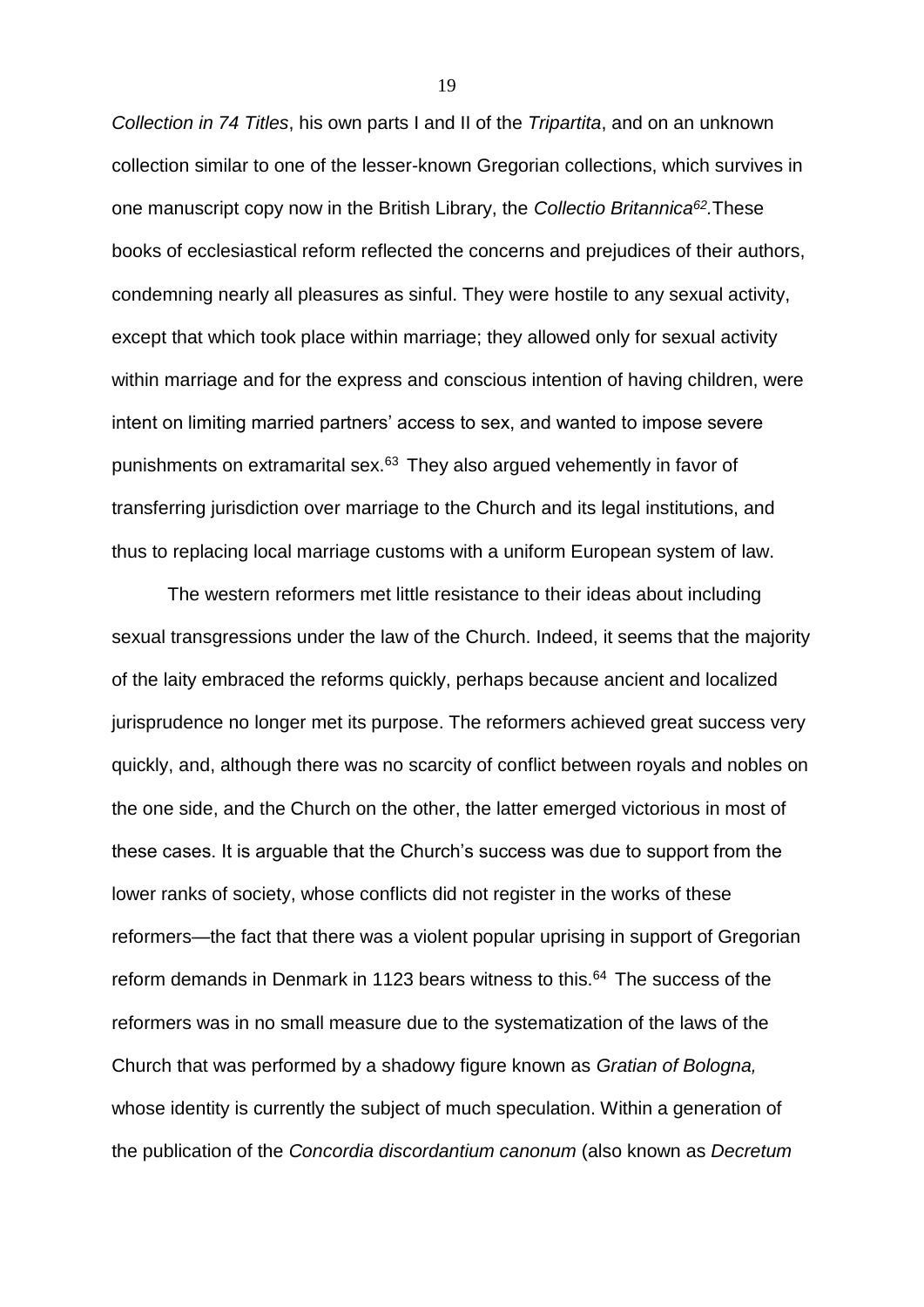*Gratiani* or simply *The Decretum)* it had become associated with the name Gratian, and a body of biographical material was built up by canonists working in Bologna.<sup>65</sup> Their main contention was that the *Concordia* was the work of a single man teaching in Bologna sometime in the early twelfth century. But following the publication of an article by Anders Winroth in 1997, and his book on the making of the *Decretum* from the same year, we can no longer be so sure. $66$  All we can currently say is that a text appeared after 1140, had become popular around 1150, and that it exerted a huge influence over the teaching and study of canon law in the later half of the twelfth century. It combined the then recently (re)introduced dialectical method with a systematic exposition of the law of the Church, as inspired by the principles of Roman law. The text was assembled in such a way as to provide an elegant, convenient and persuasive exposition of the law of the Church. *Gratian's Decretum* revolutionized the study of canon law and gave it an intellectual coherence that it had not had before. Earlier collections—whether they aimed to be comprehensive like Burchard and Ivo, or were intended to reform the law like the *Collection in 74 Titles*—had produced a variety of contradictory opinions, from which lawyers, judges, and pastors could pick whatever suited their purposes, so long as they were content to ignore the rest. *Gratian's Decretum* was something new, and with its appearance we can begin to speak of canon law as a juristic science.<sup>67</sup> Gratian's Decretum did not look like any of the collections that had preceded it. However, the compiler(s) of the *Decretum Gratiani* was in no way an innovator when it came to finding his sources as he drew upon the existing collections available to him. His most important texts were the collections of Ivo, especially the *Decretum* and *Panormia.* He also used other collections, such as the works of Anselm of Lucca. The *Decretum Gratiani* was divided into three parts: part one, the *Distinctiones,* dealt with the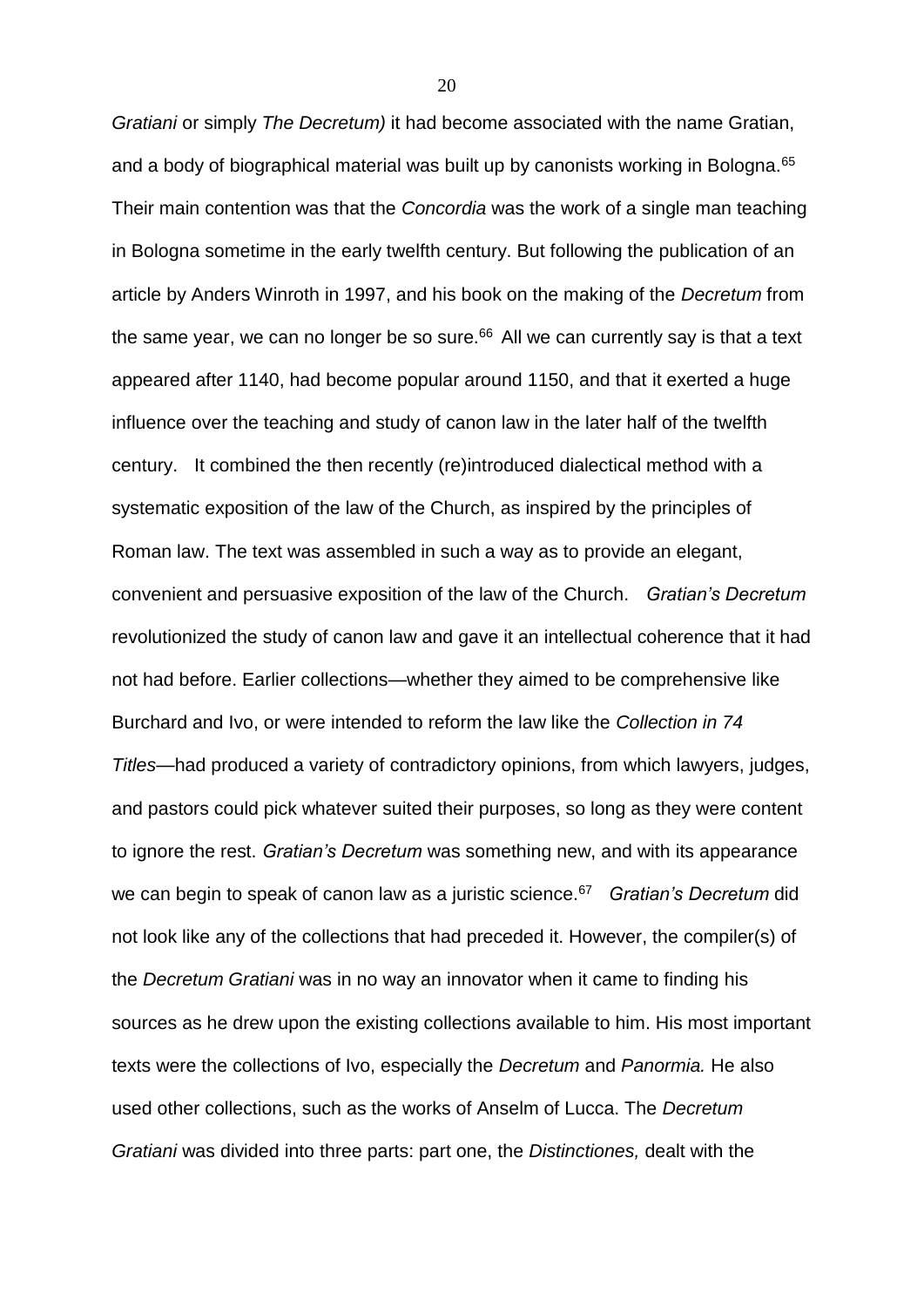foundations, types and sources of law; part two consisted of 36 *Causae*, each outlining a legal problem, followed by a discussion of the individual parts of the problem broken down into constituent parts and each individual part examined for and against in accordance with the principles of Aristotelian logic; and part three dealt with liturgical matters, the ecclesiastical calendar and sacramental law. This last section was also divided into *Distinctiones*, but lacked any analytical text by Gratian (or the compilers of the *Decretum Gratiani*). The section comprising of *Causae* 27-36 is sometimes called the *Tractatus de matrimonio* because, apart from a long digression on penance in *causa* 33, it mainly deals with aspects of marriage. Gratians' treatment of marriage is contradictory and unwieldy, a feature which may have been caused by the editorial process. Historians of canon law are still trying to sort out this problem after Winroth's discovery of the existence of two editions of Gratian's text.<sup>68</sup> However, here we are concerned with the reception of the teaching of the Church, and for that reason it is acceptable to study *Gratian's decretum* in the form in which it was received for 800 years, rather than in the light of what we now know about its composition.<sup>69</sup> The *decretum* was a text intended for university teaching, and as such it paid little attention to the practicalities of its argument. Nowhere is that more noticeable than in its treatment of marriage, which is unwieldy and impractical. The *decretum* argued that marriage came into being as a two-stage process, consisting in a *matrimonium initiatum* (an exchange of vows) and a *matrimonium perfectum* consisting of the *commixtio sexuum*, most commonly translated as "sexual consummation.<sup>70</sup> Both steps were necessary to create a binding marriage.<sup>71</sup>

Such distinctions may have been useful for the classroom, but in a courtroom they were impossible to impose and potentially created innumerable problems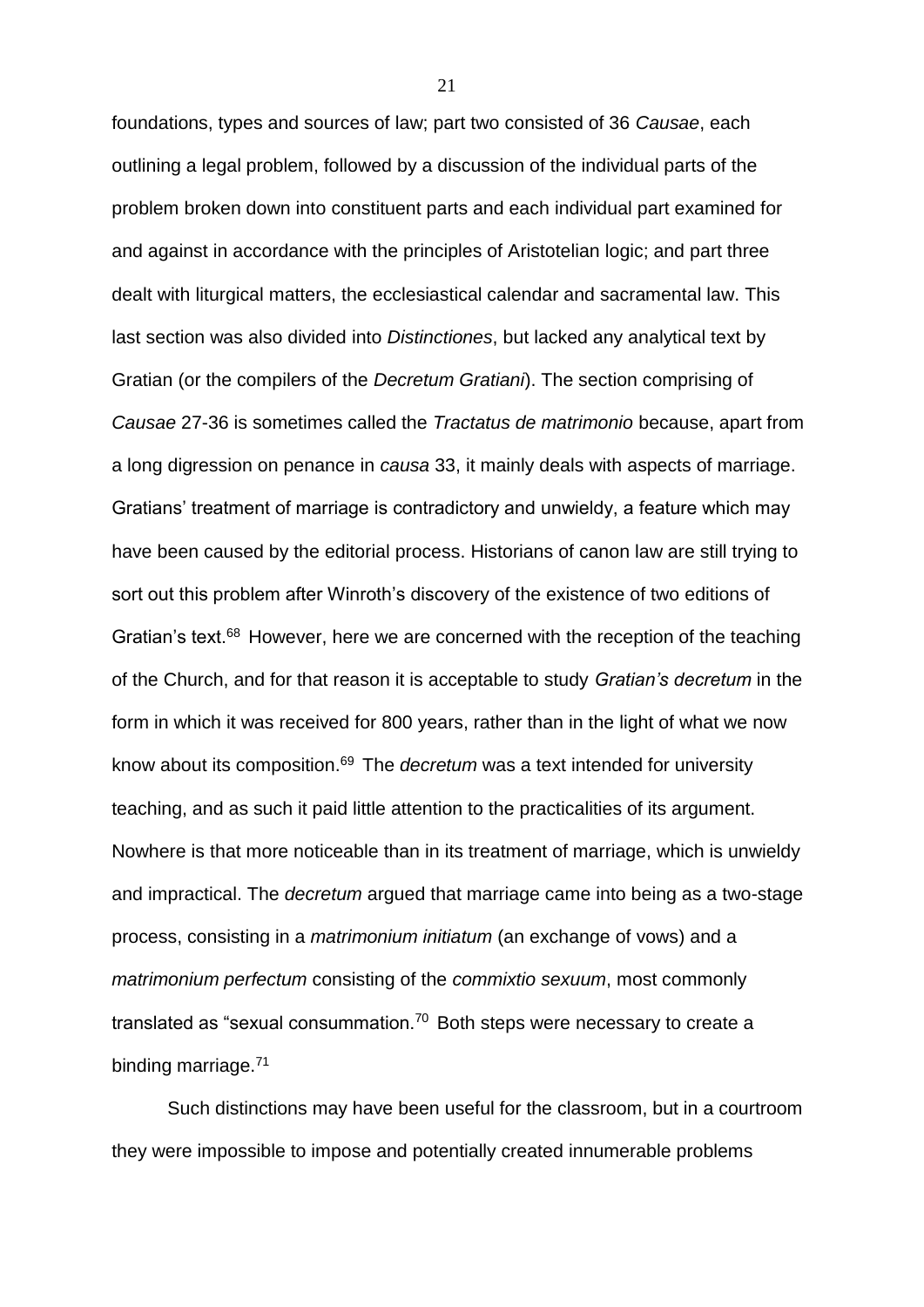regarding inheritance. It was, therefore, left up to later popes to clarify the law, particularly Alexander III (1159-1181) and Innocent III (1198-1216). In numerous decisions made during the pontificates of these two men, the Church finally arrived at a definition of the exact time when a marriage became legally binding. When parties who were not previously married or related within carefully defined degrees of consanguinity or affinity made a vow to marry using words expressing present consent ("I marry you" rather than "I will marry you") their marriage was created. Neither the presence of a priest, nor the presence of witnesses, was necessary. Although marriages might have been 'illicit'—not conducted according to the rules of the Church—the marriage was still legal and therefore binding. The Church did recommend and command that the parties should publicly announce their intention to marry and that the marriage should be conducted publicly, but the absence of such outward signs did not invalidate the marriage itself. These new papal decisions were initially published in private collections (known as the *Quinque Compilationes Antiquae*) from around 1190, although these compilations were not authorized by the popes whose decisions they contained. Publishing an authoritative collection of the decisions was the last step towards the consolidation of the legal foundations of marriage in the medieval western church. This publication took place in the *Decretals of Gregory IX*, also known as the *Liber Extra,* in 1234.

The *Liber Extra* was compiled by the Spanish canonist, Raymond de Penafort. Before him no single, definitive collection had existed that covered all of the legislation issued since Gratian's *Decretum.* Instead, canonists had to use the *quinque compilationes antiquae*, and, in practice, they often consulted other collections as well. By 1230, the reigning pope, Gregory IX (a nephew of Innocent III who was also trained in law) decided to ask his chaplain, Raymond de Penãfort, to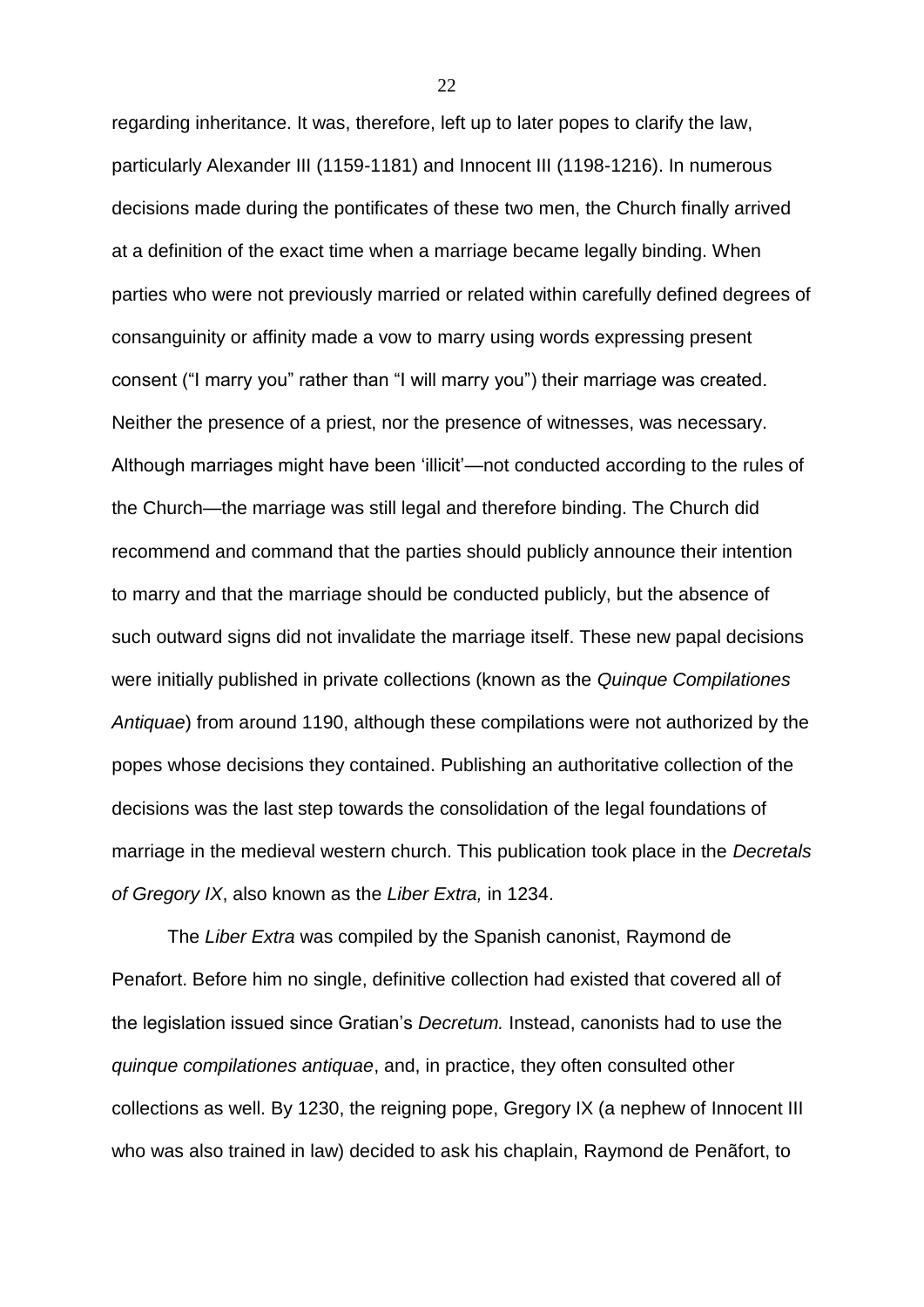draw up a collection of canon law covering the period from the *Decretum* to Gregory's own pontificate. This Raymond did, and Gregory IX approved the collection in his bull of promulgation, *Rex pacificus* (dated 3 September 1234), and by sending the text to Bologna (and possibly also to Paris). Gregory's bull added one more element in that he ordered that only his collection should be used and studied, and with that marriage law in the medieval western church found its final form. It was to remain in force for the next three centuries, and was only superseded by the decisions of the Council of Trent (1545-1563).

## (Figure I.4)

But it was not just jurists who were actively discussing marriage. Theologians were also wrestling with the meaning of the institution and their analyses would become an important factor in the acceptance of the new stricter marriage rules among the laity. For example, Hugh of St. Victor (c. 1096-1141) dealt with marriage in his treatise *On the Virginity of the Blessed Virgin Mary*. In a digression from his main theme—the nature of the chaste marriage between the Virgin Mary and Joseph—he discussed the basic goodness of marriage and embued it with a new dignity and emotional content that it had not enjoyed before. Marriage between ordinary people was the recreation of man's relation to God, and:

By this agreement [Mary and Joseph] bound themselves with a voluntary bond. Henceforth and forever, each would be to the other as a same self in sincere love, all careful solicitude, every kindness of affection, in constant compassion, unflagging consolation, faithful devotedness. And this in such a way that each would assist the other as being their own self in every good or evil tiding, the companion and partner of consolation, thus proving that they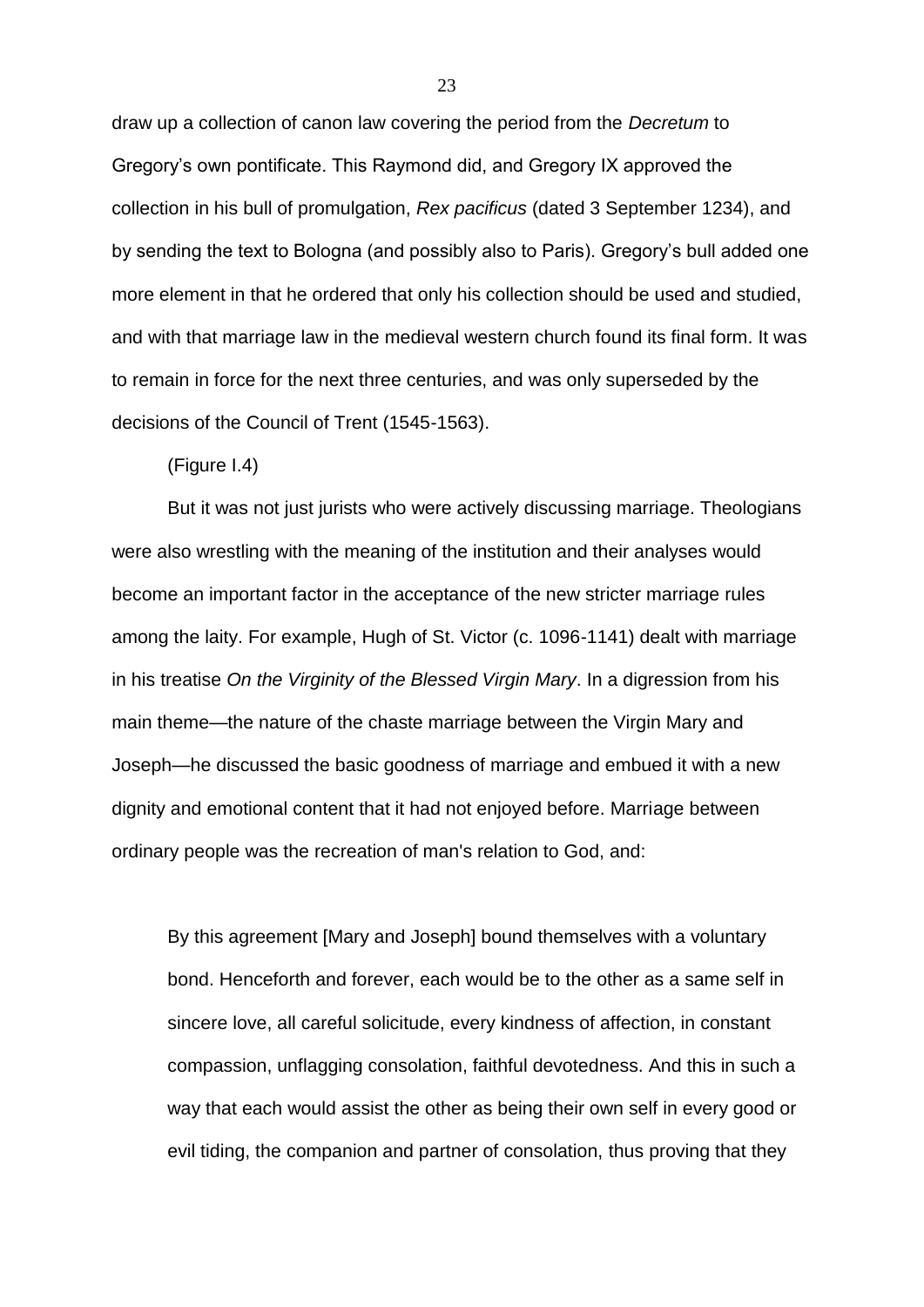are united in trial and tribulation ... Such are the good things of marriage and the happiness of the chaste society of those who love each other.

Hugh of St. Victor explained that a Christian marriage was to be based on love, the sharing of experience, the mutual solidarity of one partner towards the other, and "this fellowship is the basis of a happy marriage blessed by God".<sup>72</sup> Hugh of St. Victor regarded all marriages as chaste whether the couple had sexual relations or not: what mattered to Hugh was that the sexual relations took place inside the marriage. Hugh's contemporary, St Bernard of Clairvaux, took love in marriage as one of his central images in his sermons on the Canticle of Canticles. To Bernard, the sensuous language in the Canticle of Canticles described the ardent love of a husband for his wife, of the lover for the beloved, and, applying an allegorical interpretation, he saw the text as describing the love between Christ and his Church. Bernard of Clairvaux's equation of the love of husband and wife with the love between the lover and the beloved in the Canticle of Canticles is significant. The Canticle of Canticles mentions the wedding feast but does not dwell on the emotional content of marriage. Yet St. Bernard drew this Old Testament love poem into his scheme of salvation. St. Bernard could not imagine love outside marriage, and his equation of the love of Christ for his Church with the love of a married couple made the institution of marriage a central image in the theology of the Church. By implication, love-making outside marriage was not only adulterous but blasphemous. Adultery would break the union which was to be the mirror-image of the relation between the Redeemer and his Church. St. Bernard found no room in his sermons for St. Jerome's maxim "the too ardent lover of his wife is an adulterer". On the contrary, the more passionately the marriage partners loved each other, the more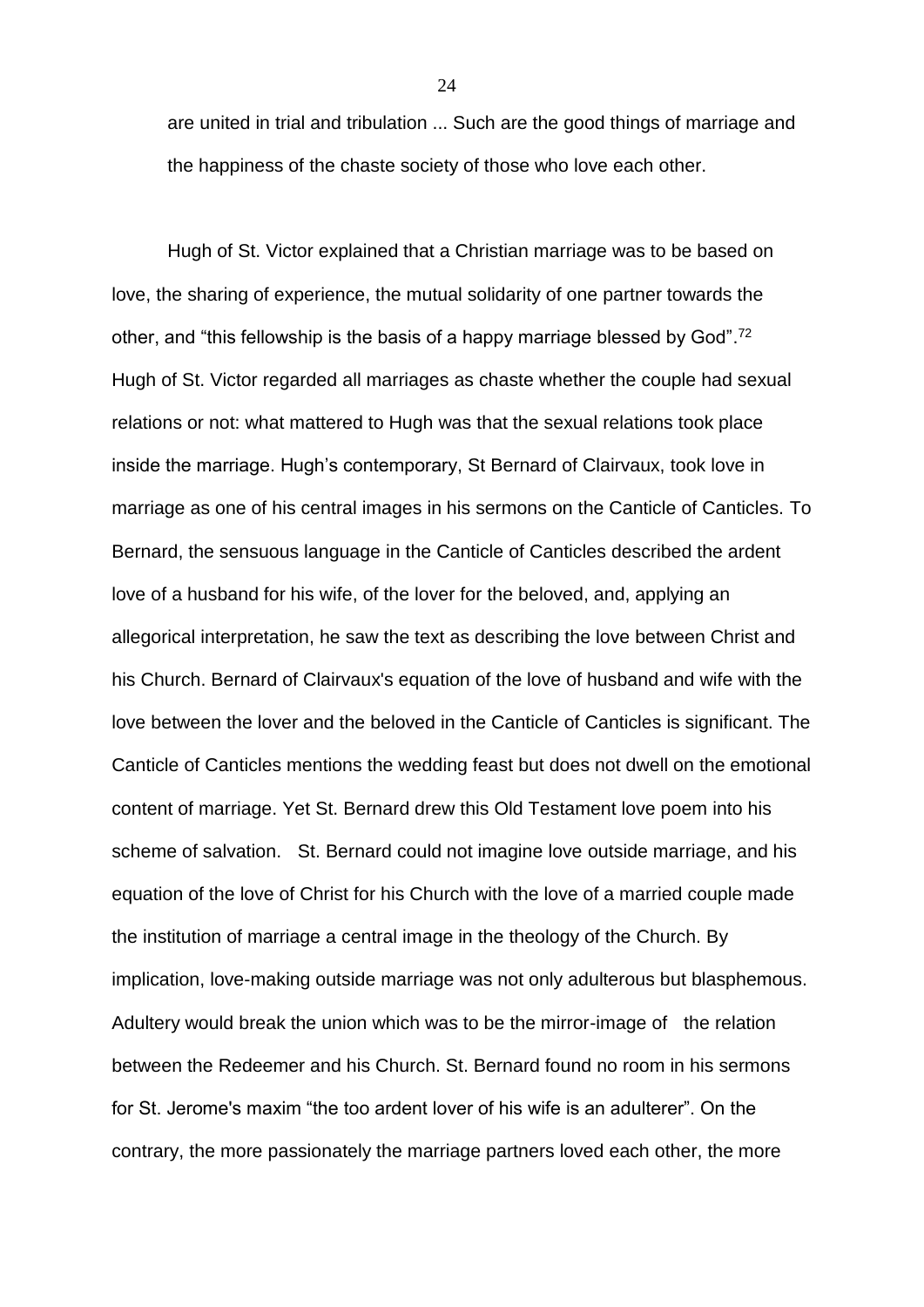they recreated the love between God and man. Continuing this trend of using conjugal love as an essential metaphor and a tool for man to understand God's love, Richard of St. Victor (d.1173) described the institution in his treatise *On the Four Decrees of Passionate Love*. <sup>73</sup> He saw the human love of desire as the first step in salvation and a step towards the love of God. Love was the foundation of marriage, which Richard regarded as an honorable estate since it would lead to the spread of *caritas*. 74

Many twelfth-century sermon writers saw marriage as an honorable estate, instituted by God in Paradise and sanctified by Christ at the wedding in Cana. For example, Alan of Lille saw marriage as a worthy estate capable of saving souls from the evils of the flesh. Marriage was based on mutual respect and the cruel or negligent husband was criticised for his behavior. Women were admonished to treat their husbands with the same affection with which their husbands treated them. Married life was based on shared experience and on the love of the couple for each other. Guibert de Tournai summarises this doctrine:

... this love ought to be formed in such a way that the motives for it is pure so that the husband and wife should not be joined in marriage for the sake of some temporal gain ,or a beautiful figure, or to gratify their lust ,but so that they may live together happily and decently, so that God may receive honour ,and the marriage yield fruit for the service of God.... For when they are equal, then they live in peace but when they have married for the sake of a dowry or something temporal they always quarrel. So if you want to get married, marry an equal.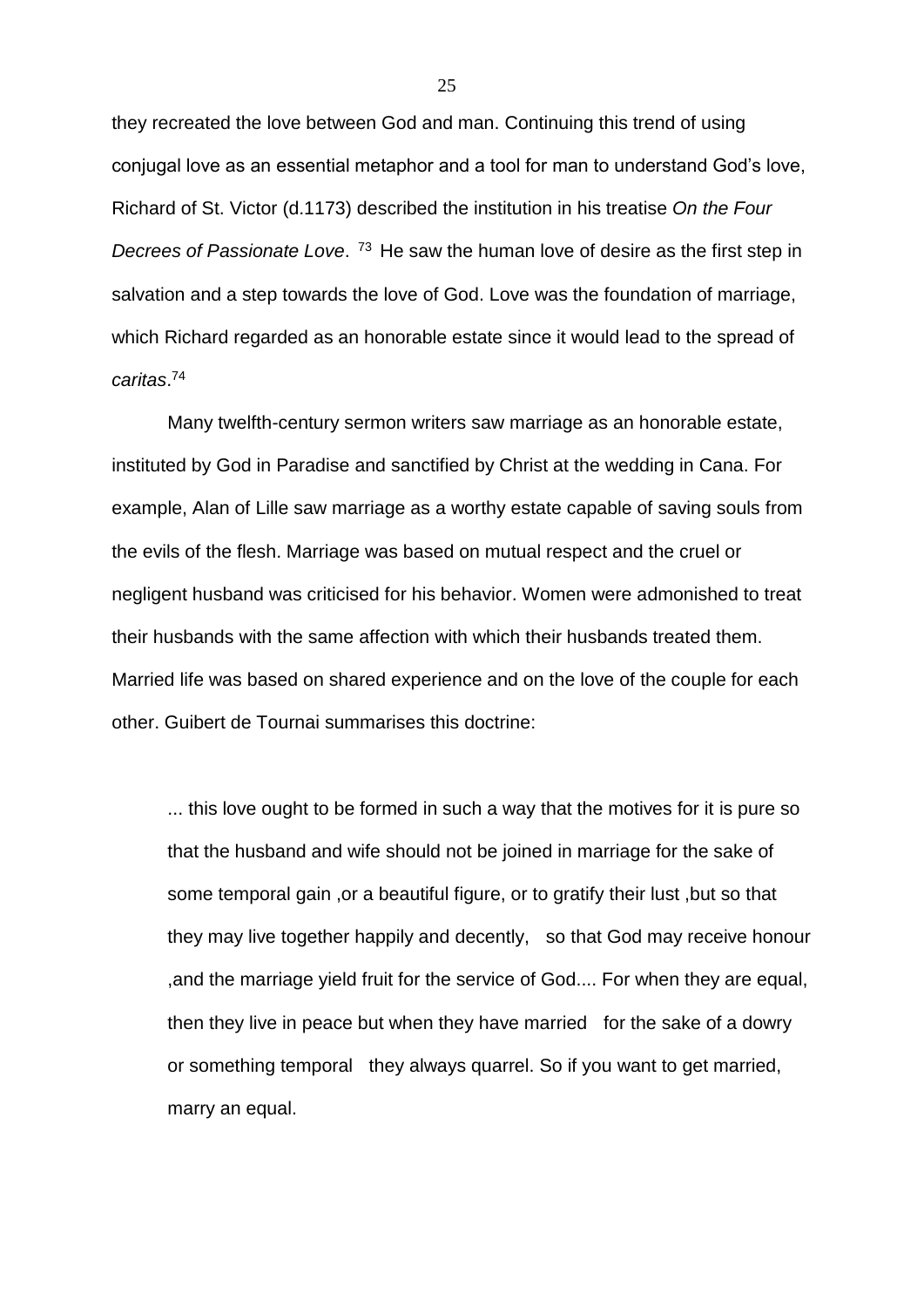Marriage was thus a desirable estate, albeit of a lesser salvific degree than virginity. Synodal legislation provided one means for the laity to become acquainted both with canon law rules of marriage and the church's teaching on the matter and sermons and theological texts provided another means for the laity to learn about the institution. As a consequence, when the medieval church encouraged Christians to marry and taught that the married state was an honorable state, it could expect that the laity had a reasonable level of knowledge of the canonical impediments to marriage among the laity had to be assumed, especially if marriage banns were to be effective in encouraging the laity to take action in identifying obstacles to proposed marriages as these obstacles had been identified by the fourth Lateran council (1215).

#### (Figure I.5)

The new legislation and the clarification of the church's desire to encourage the laity to marry did not create an overnight change. That required an institutional framework to apply (and sometimes teach) the details of the new legislation. Over the course of the thirteenth century the Church constructed the institutions that were necessary to enforce its ideology of marriage. Two elements, the development of ecclesiastical courts and a rapid development of legal procedure, combined with an educational program based on local churches across Europe spreading the word and educating the laity in the new rules which allowed men and women to establish their marriages without the consent of their parents, the presence of a priest, or even witnesses to the exchange of their vows, brought conformity among a lay population which eagerly embraced the new ideals.

Synodal legislation instructed the parish priest to teach their congregation the exact words that were to be used to contract marriage, and it is a measure of the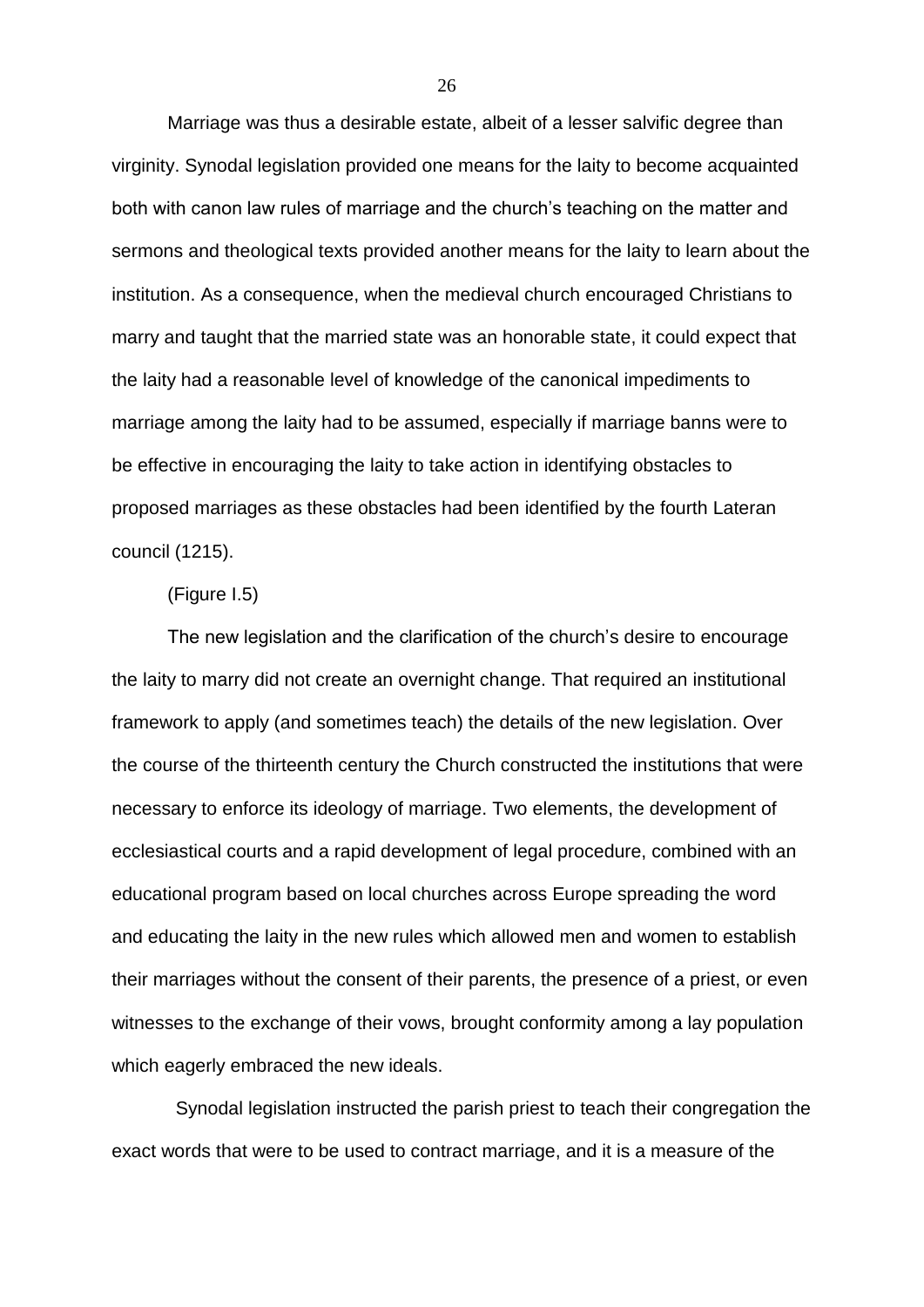seriousness with which the Church viewed the education of the laity that, with French still being the language preferred by the English nobility, English legislation made sure that both English and French vows were to be recited to the congregation.<sup>75</sup> Although, as we have seen, there were many written texts which dealt with the honor of marriage, the laity probably received most of their knowledge of canon law from sermons and through the instruction of their parish priests or from their confessors. Sermons on the wedding in Cana, which were part of the liturgical year, and sermons aimed at the married and unmarried alike were specifically intended for the ears of a lay audience. They provide some insight into the attitudes to marriage that the Church wanted to encourage.<sup>76</sup> These sermons were mainly concerned with the estate of marriage and often commented on how one entered that condition. In England, from 1223 onwards (as in the rest of Europe) the local priest was required by synods to instruct his parishioners in the creed, the seven deadly sins, the sacraments of the church, and also about marriage.<sup>77</sup> This instruction was an efficient means of acquainting the laity with the rules for marriage. Without such instruction of the laity by a parish priest (or, sometime, a confessor) the church could not have expected reliable results from the publication of marriage banns.

The bishop's court dispensed the bishop's justice within its geographical boundaries of an archdiocese. These court and its personnel had a considerable level of expertise built up through legal practice and academic study. In addition there was an emphasis on tradition in the court which ensured that the cases were treated consistently. Regular courts with their own personnel and procedure developed rapidly. At the latest in 1270, possibly a decade or two before, the court of the diocese of Canterbury had developed as a distinct institution with its own body of records and its own personnel.<sup>78</sup> The diocese of York followed the same path at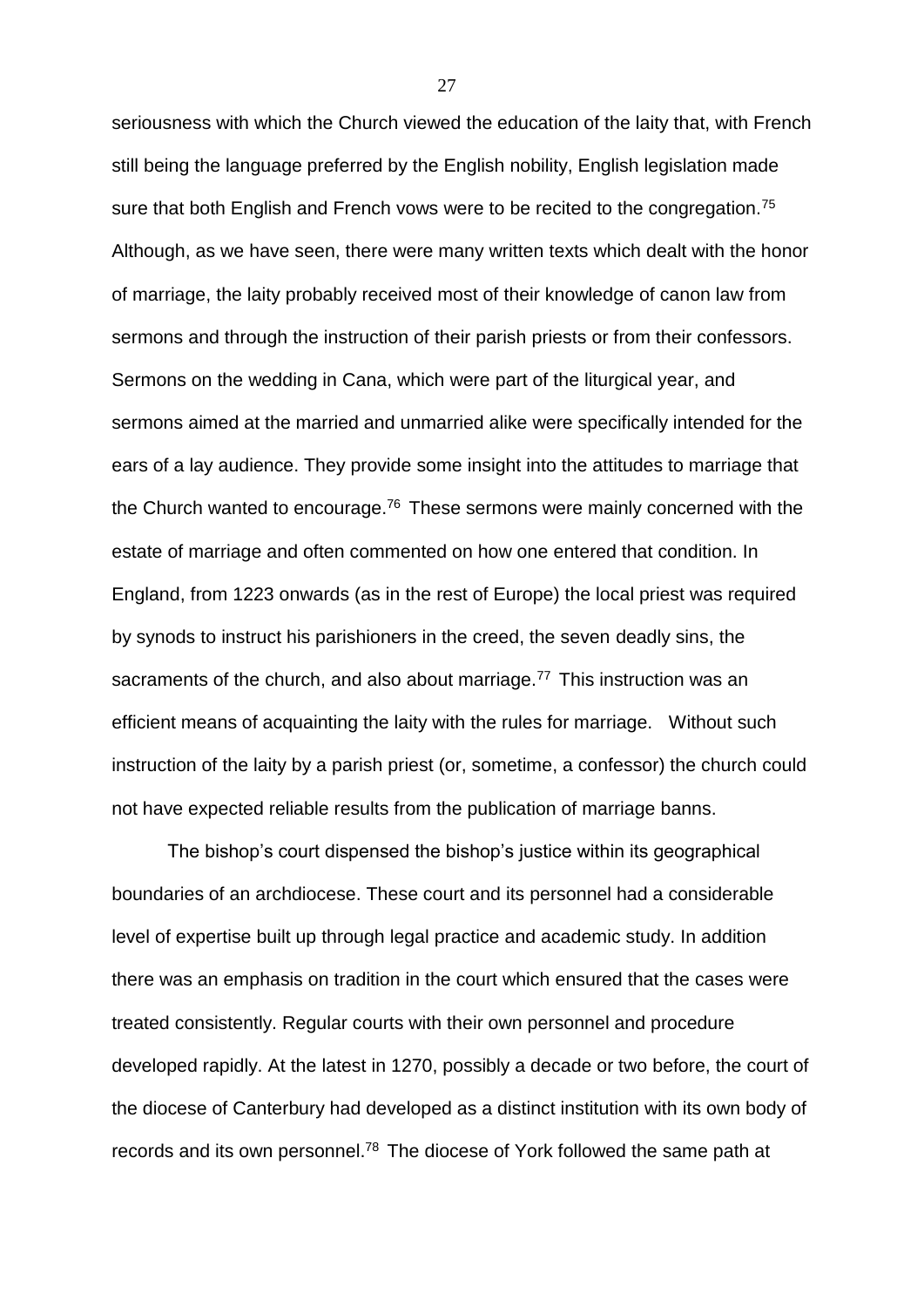roughly the same time and English ecclesiastical courts, both on diocesan and provincial level, soon recruited their members from among the graduates of the two English universities, Oxford and Cambridge, who provided training in both canon and civil law. The rest of Europe does not appear to have been so insular: most Scots avoided the English universities and went to Paris and Scandinavian prelates studied in Paris, Bologna, or in one of the other European universities. We even learn from the prologue to Saxo Grammaticus that Anders Sunesøn, the archbishop of Lund 1201-1228, may even have taught in Oxford.<sup>79</sup>

The Parisian masters had chosen to substitute a future/present distinction instead of Gratian's two stages of initiation and consummation as their way of reconciling the inconsistencies in the ancient texts. The focal point of any marriage case heard by an ecclesiastical court became the nature of the consent, i.e. whether it was a statement of an intent to marry *here and now*—which was known as a *verba de presenti*—or a promise to marry at *some time in the future*—which was known as a *verba de futuro*. The Parisian model argued that, to establish a legally binding marriage, it only took two people of opposite sexes, who were free to marry and who were not related within the forbidden degrees, who freely exchanged marriage vows expressing their consent to marry at once. Neither the family's consent nor the presence of witnesses or of a priest was required. If they had exchanged their vows *verba de futuro*, some subsequent act showing consent was necessary before the contract was binding; but, like marriages contracted *verba de presenti*, such marriages also created legally binding unions without the necessity of a priest or even of witnesses.<sup>80</sup>

The resulting process has appeared needlessly complex to some modern scholars: Frederic Maitland contemptuously dismissed the rules: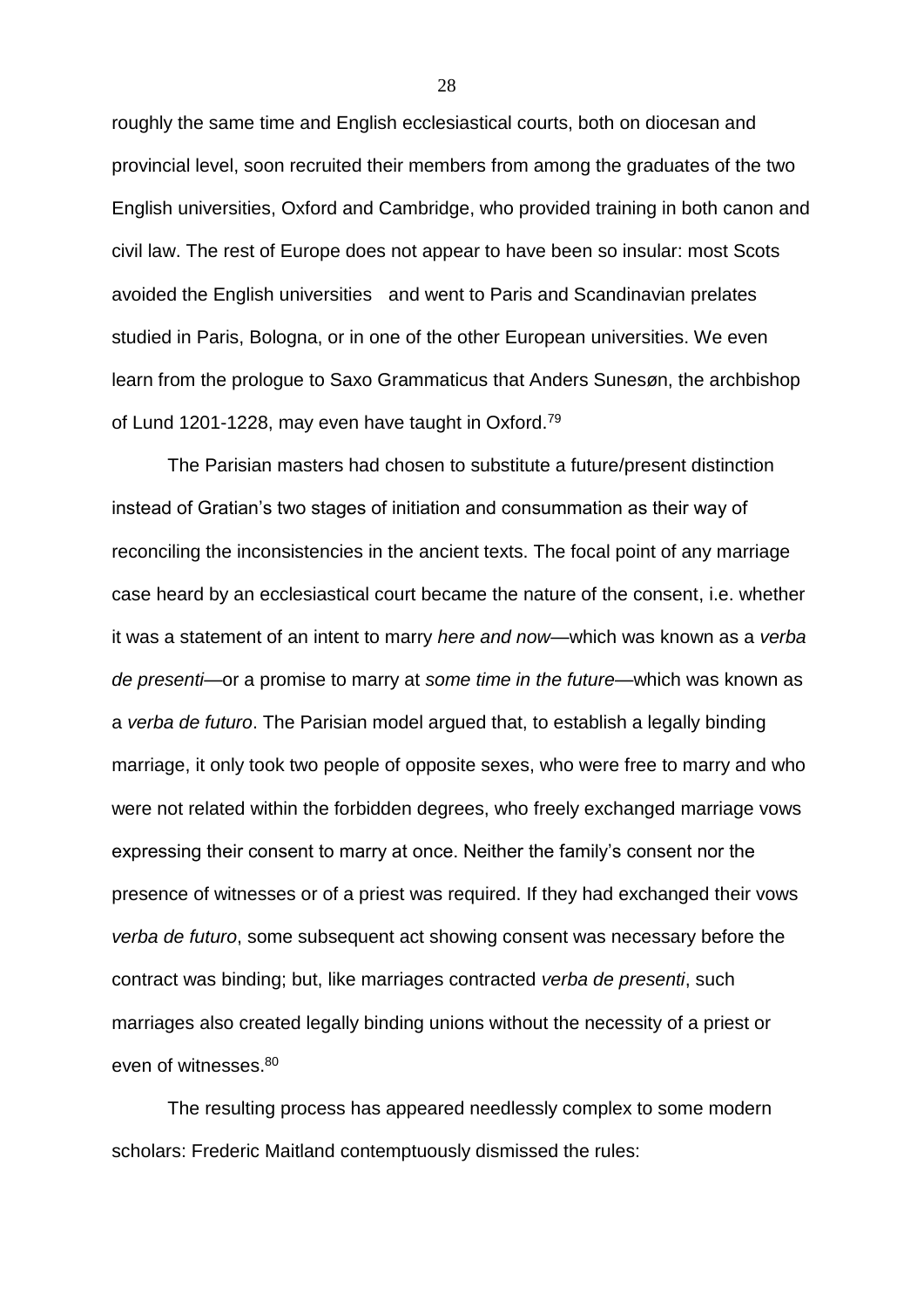Behind these intricate rules there is no deep policy, there is no deep religious feeling; they are the idle ingenuities of men who are amusing themselves by inventing a game of skill which is to be played with neatly drawn tables of affinity and doggerel hexameters.<sup>81</sup>

However, the decretists, popes, and decretalists provided a system of law that emphasised a number of central tenets of the Christian faith while maintaining the law as a workable entity. First of all, it provided for easy access to the married state for all (something that would have been inconceivable in the classical world where marriage was reserved for the noble classes). Secondly, it based itself on a logical set of rules, whose basic features could be comprehended easily by lay and cleric alike. Finally, from the end of the thirteenth century, the Church began to provide a viable system of enforcement which provided for the laity's need of a comprehensible system of justice. The laity and the clergy alike embraced this system enthusiastically. The rationale behind the system was based on the fact that Christ charged the Church with determining cases that caused conflict among Christians ,and in particular with cases that had a bearing on the salvation of the souls of his subjects.<sup>82</sup> For this purpose every diocese operated a system of courts to hear cases that fell under its jurisdiction, either because of the persons involved or because the matter was claimed under ecclesiastical jurisdiction because it touched on matters pertaining to the salvation of a Christian soul. The remarkable survival of medieval court records, primarily from England, demonstrates how the medieval laity recognized the courts' expertise, and litigants willingly—or indeed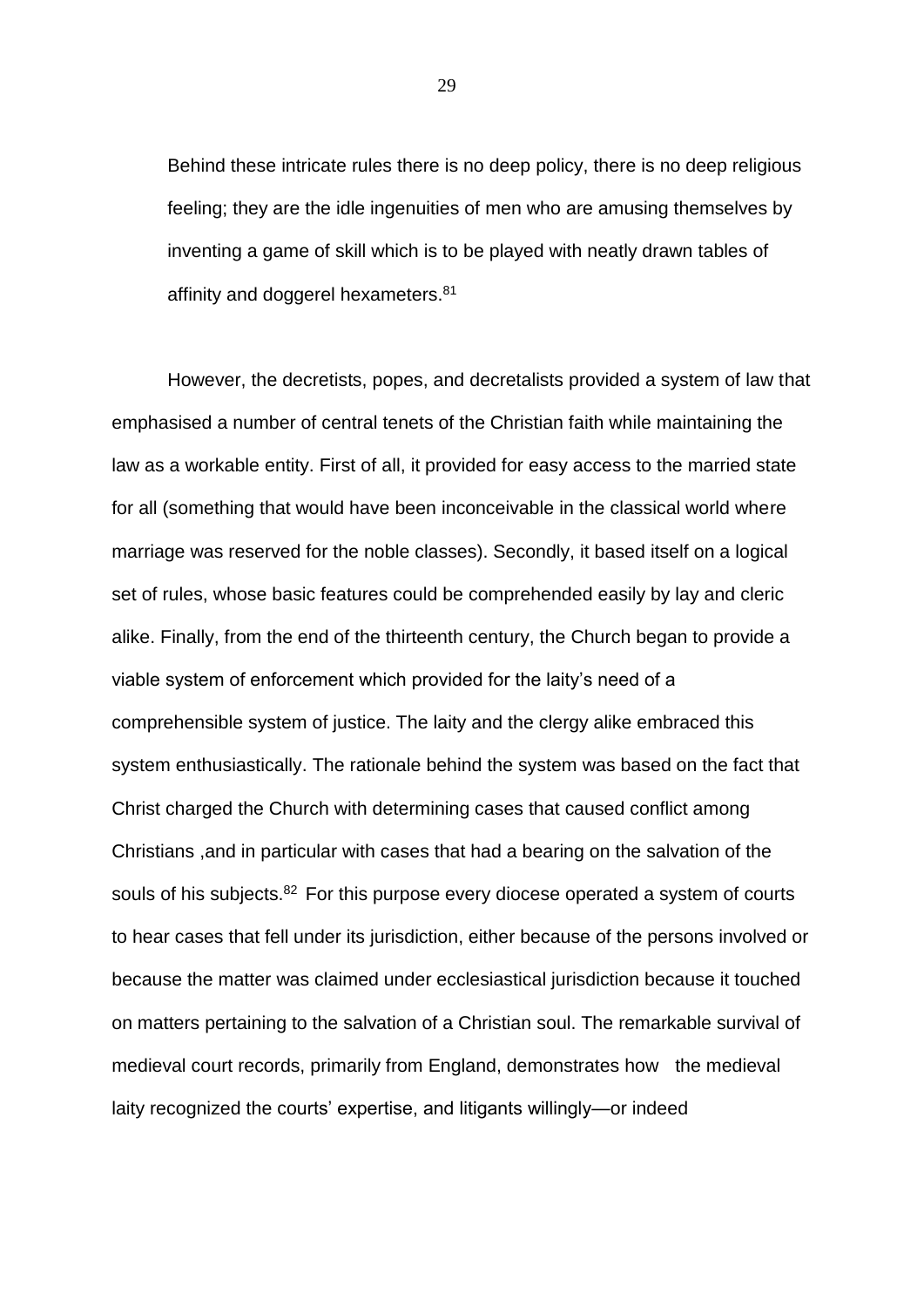enthusiastically—embraced the opportunity the Church courts offered to pursue their grievances and settle their disputes.

A remarkable rate of archival survival makes it easier to trace this development in England, but there is no reason to believe that similar developments did not happen in the rest of Europe. $83$  In a seminal study, Richard Helmholz demonstrated that, from at least the time of the second council of Lyon (1274), which outlined the legal system of the Church and established a uniform system of courts across western Europe, the Church was able to deal with the problems that the relatively easy access to marriage might present.<sup>84</sup> Studies of local communities by Pedersen and Donahue have shown that marriage was not just a matter between individuals but an institution that was protected by the community.<sup>85</sup> The fact that lay people were legally able to marry meant that, if you were marrying of your own free will, that—in cases where you were not already married, that you were not too closely related, and that you were old enough to make the decision to marry—it would always be possible for a married couple to find members of the local community who would guarantee and testify to your marriage.

Taking our starting point in scripture we have traced the development of the idea of marriage in medieval Europe. The foundations of a new sacramental, monogamous, and exogamous form of marriage which was to be a defining feature of medieval Christian society were found in the teachings of Christ and St Paul. Further refinement of the Christian anthropology of sexuality was found in patristic writers, such as St Jerome and St Augustine who developed the idea that marriage was related to salvation and that it was the only permissible outlet for sexual activity.

Christian teachings were responsible for several key innovations, above all the unprecedented emphasis on marital affection and companionship. These ideas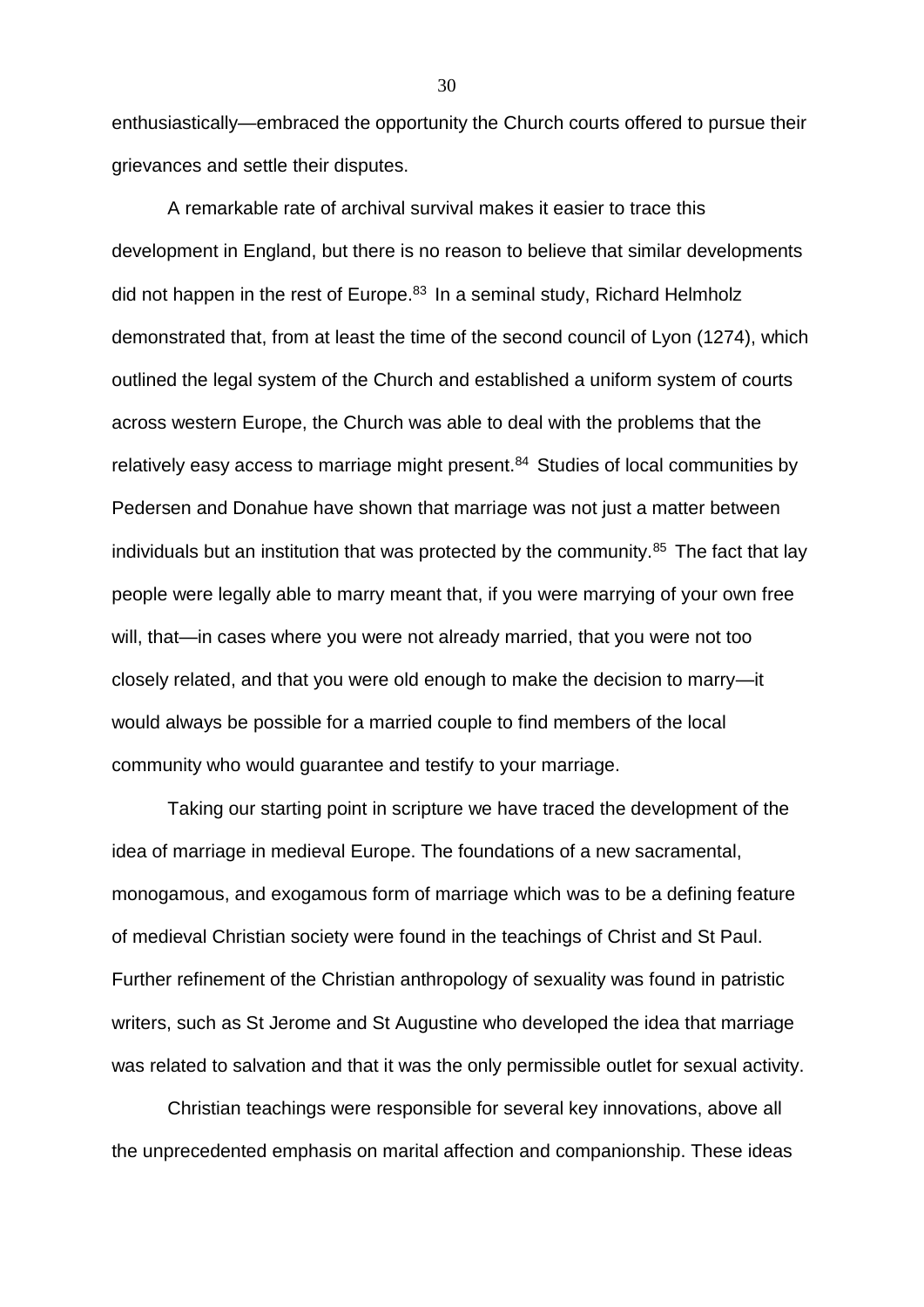were originally presented in stark contrast with practices found in the Old Testament and among heretical Christian sects, but, as time went on, conformity or non-conformity with Christian ideals, particularly concerning the need to seek a marriage partner outside a very loosely defined group of blood-relations and affines, came to be a well-used tool in political struggles both among the Franks and, later on, in the German empire. The movement towards conformity gained speed and penetration when, as a consequence of changes in crusading ideology, the Christian west rediscovered Aristotelian logic and Roman law during its renewed contacts with Islamic culture in the early twelfth century. The resulting dialogue between Jewish, Islamic and Christian culture turned medieval Europe into the meeting-place of various manifestations of jurisprudence, and interaction between these different legal systems and social practices had tangible consequences; thus, for example, it is arguable that the prohibition of polygamy among European Jews derived, at least in part, from a discussion with the surrounding Christian communities.

The consolidation of European marriage, with its unique emphasis on a monogamous, permanent union as the *locus* in which a legal heir to family property should be found, exhibits another crucial feature of European society: the division of society into a celibate elite among the priesthood and a less pure, but still powerful, secular ruling class. By the eleventh century, these two agreed to dispute their cases by means of legal arguments. In order for a legal argument to be persuasive, the ground rules of the discussion had to be agreed to by the people involved in disputation, and in the twelfth to the thirteenth century, the Church was winning the argument. In addition to its persuasive rhetoric, the Church was helped in no small way by the development of a formidable and very efficient legal system, which shared it ideology and the strict logic of an impressive system of law, and, if the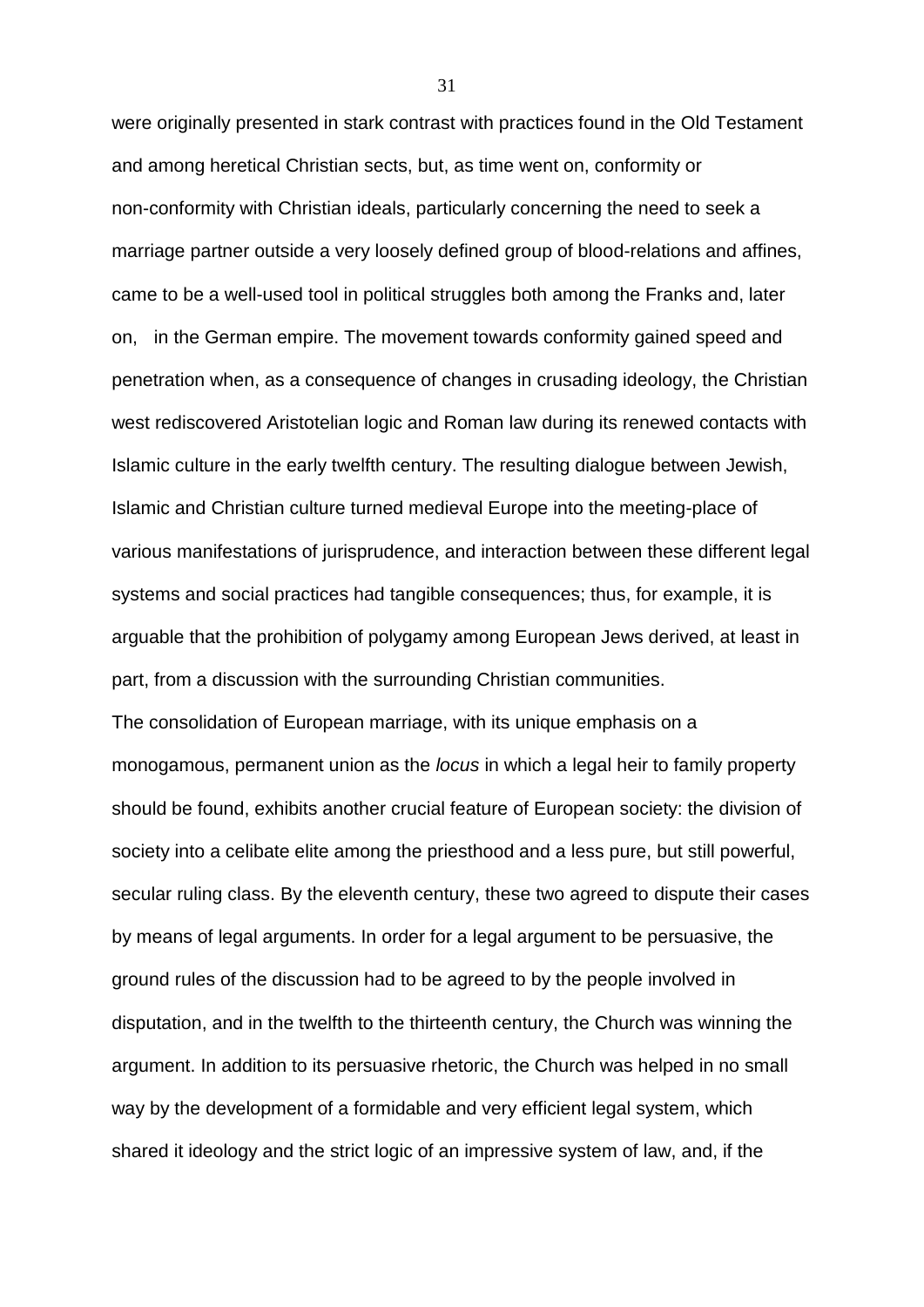evidence of court records are anything to go by, the Church had not only succeeded in its attempts to impose a particular marriage ideology: it had managed to educate and indoctrinate the laity to such an extent that no matter where one might turn one would find someone who was not only familiar with the Church teaching on marriage, but also willing to enforce it, either through litigation, giving evidence or witnessing the marriage of others.

#### **Notes**

1. d'Avray 2005: 202–207.

2. Brundage 1987: 229–416.

3. E.g. In Matthew 11:37-38 ("he that loves father and mother more than me, is not worthy of me, and he who loves son or daughter more than me is not worthy of me.").

4. John 4:2-11.

5. d'Avray 2001: 71–119.

6. Matthew 19:7-9; Catchpole 1975.

7. Matthew 19:27-28; John 8:3-11; Matthew 21:31-33. Cf. Brundage 1987: 57.

8. Luke 14:20.

9. 1 Corinthians 6:9-10; 1 Timothy 1:10; 1 Thessallonians 4:3-7.

10. 1 Corinthians 7:9. This is how I read the Latin *Vulgate ("quod si non se continent nubant: melius est enim nubere quam uri*). The common English translation of this scriptural authority comes from the post-medieval *King James* translation of the Bible and transforms the Latin verb *uri*, which is in the passive voice, into the active English verb "burn".

11. 1 Corinthians 7:10-16.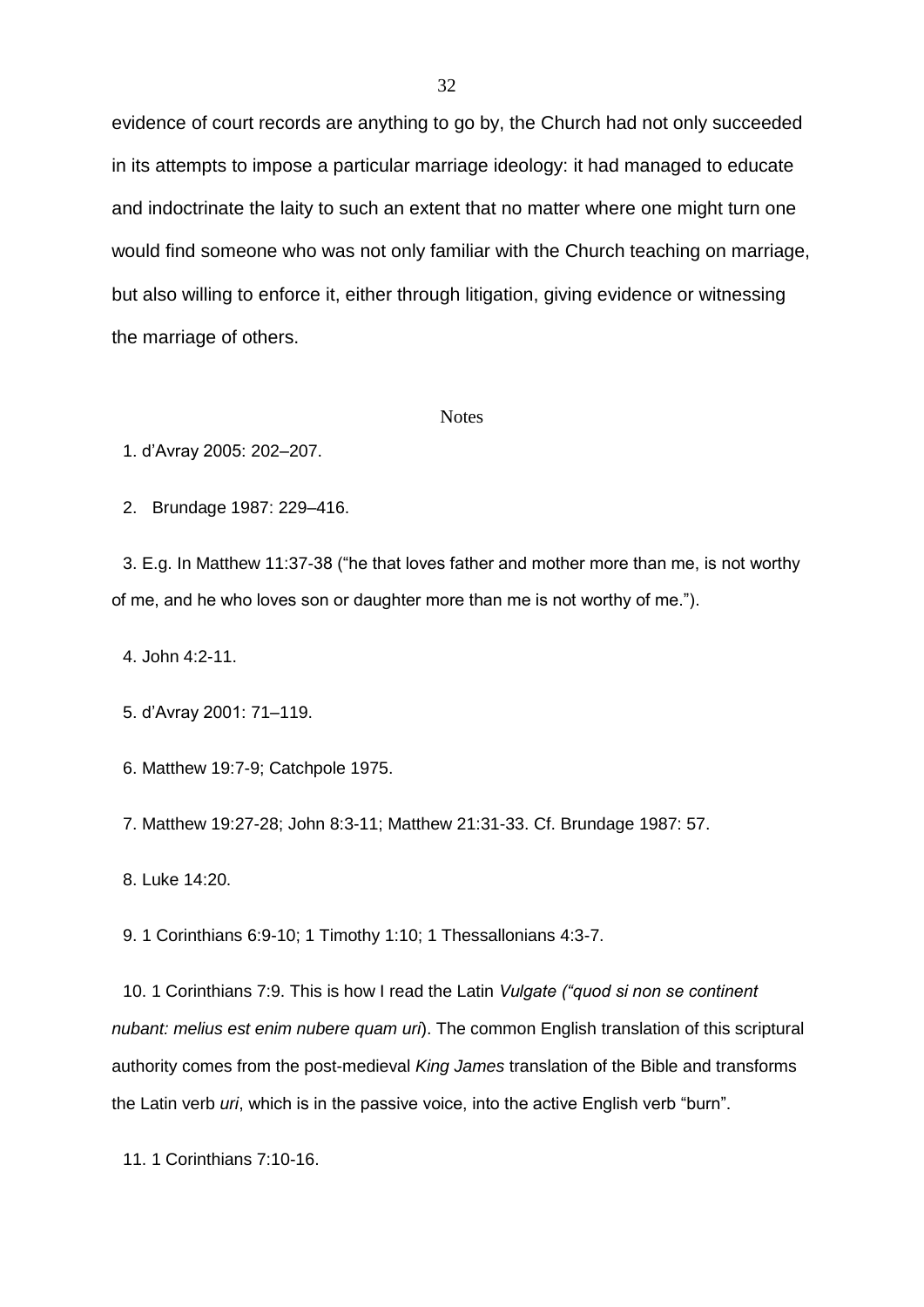12. John 4:7-20.

- 13. Chapter 8 in Eusebius 1965.
- 14. Origen 1857–1866 12: 192.

15. Tertullian 1954a: 373–374; Tertullian 1954b: 1030–1031.

16. Bugge 1975: 71; Fuchs 1983: 88–89.

- 17. Clement of Alexandria 1870: 378–379.
- 18. Jerome 1883 23: 229–230, 246, 249. Cf Delhaye 1953.
- 19. Herlihy 1987: 6.
- 20. Delhaye 1953: 67.
- 21. Brown 1969: 390–391.

22. Augustine of Hippo 1841b: 756, 773–774. Indeed, in this treatise Augustine digressed from his main argument to relate a scandalous story which illustrated his point: "As I was holding this work in my hands it was announced to us that a man of eighty-four years of age, who had lived religiously with a pious wife for close to twenty-five years, has bought himself a music girl for his pleasure" Augustine of Hippo 1841a: 713.

- 23. Laeuchli 1972: 61.
- 24. Dale 1882.
- 25. Laeuchli 1972: 64, 91.

26. Vives, Marín Martínez & Martínez Díaz 1963: Canons 18, 27, 65, and 33.

27. Brundage 1987: 79.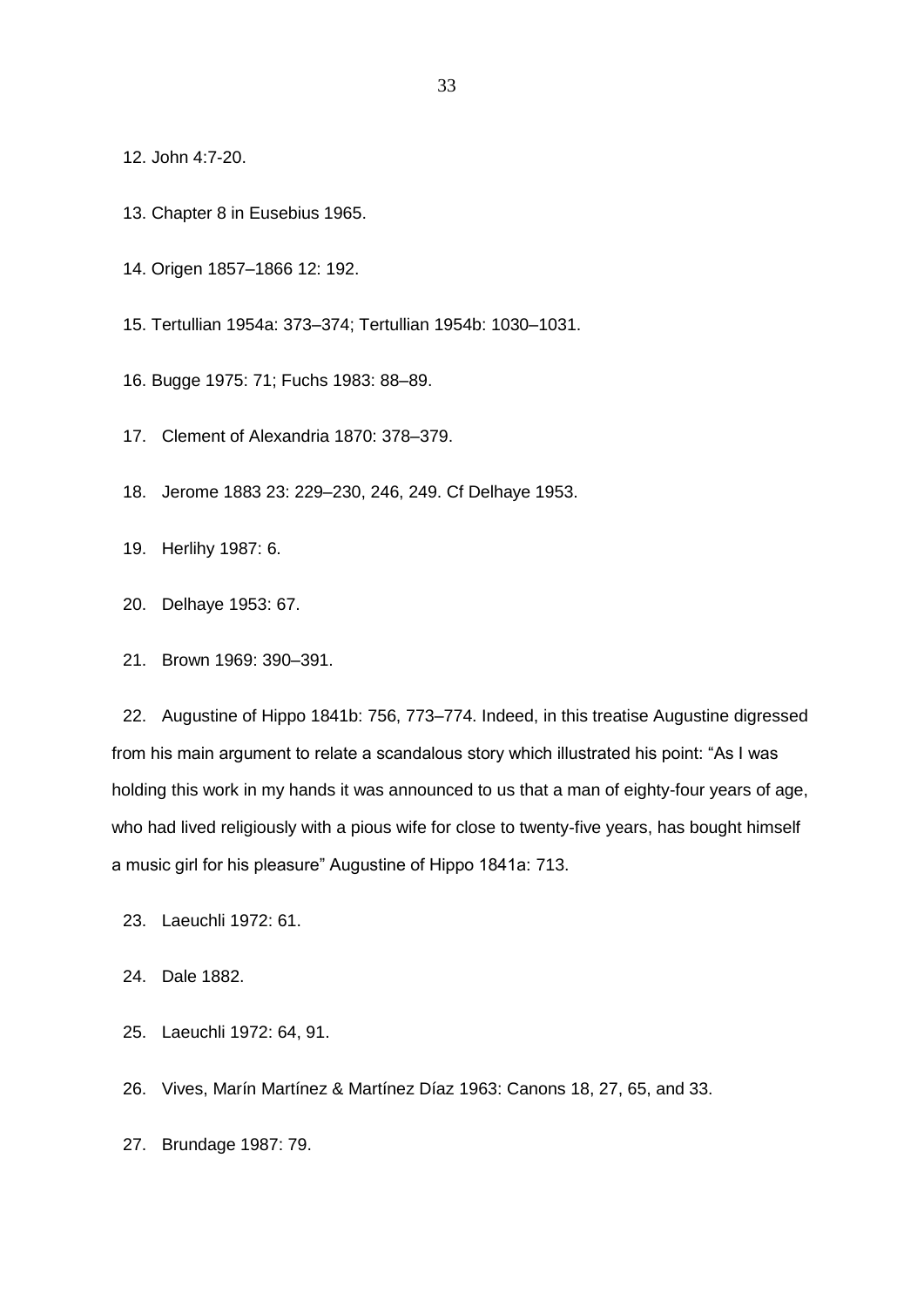28. Herlihy 1985: 57–61.

29. "There is neither Jew nor Greek, there is neither bond nor free, there is neither male nor female: for ye are all one in Christ Jesus" (Galatians 3:28) and "[in the New Man] there is neither Greek nor Jew, circumcision nor uncircumcision, Barbarian, Scythian, bond nor free: but Christ is all, and in all" (Colossians 3:11). For a history of this development, see Sheehan 1988.

30. McNamara & Wemple 1977: 97–98, 100.

31. Stafford 1983: 80.

32. Leyser 1995: 45.

33. Pedersen 1999: 102.

34. McNamara & Wemple 1977: 104.

35. Gaudemet 1987: 129.

36. Gaudemet 1987: 126–127; d'Avray 2015: 48–79; d'Avray 2014: 11–42.

37. For two opposing views of Nicholas I's motives, see Kottle 1983; Esmyol 2002.

38. Decretals are papal letters containing an answer from the pope when he had been appealed to or his advice had been sought on a matter of discipline.

39. For a translation of Valla's seminal analysis, cf Valla 1440.

40. The best study of the Pseudo-Isidorian forgeries is Fuhrmann 1972–1973.

41. Engen 1982–1989; Brundage 1987: 171–173.

42. Moorhead 1994. For a still unsurpassed overview of the marriage law that developed, cf. Brundage 1987.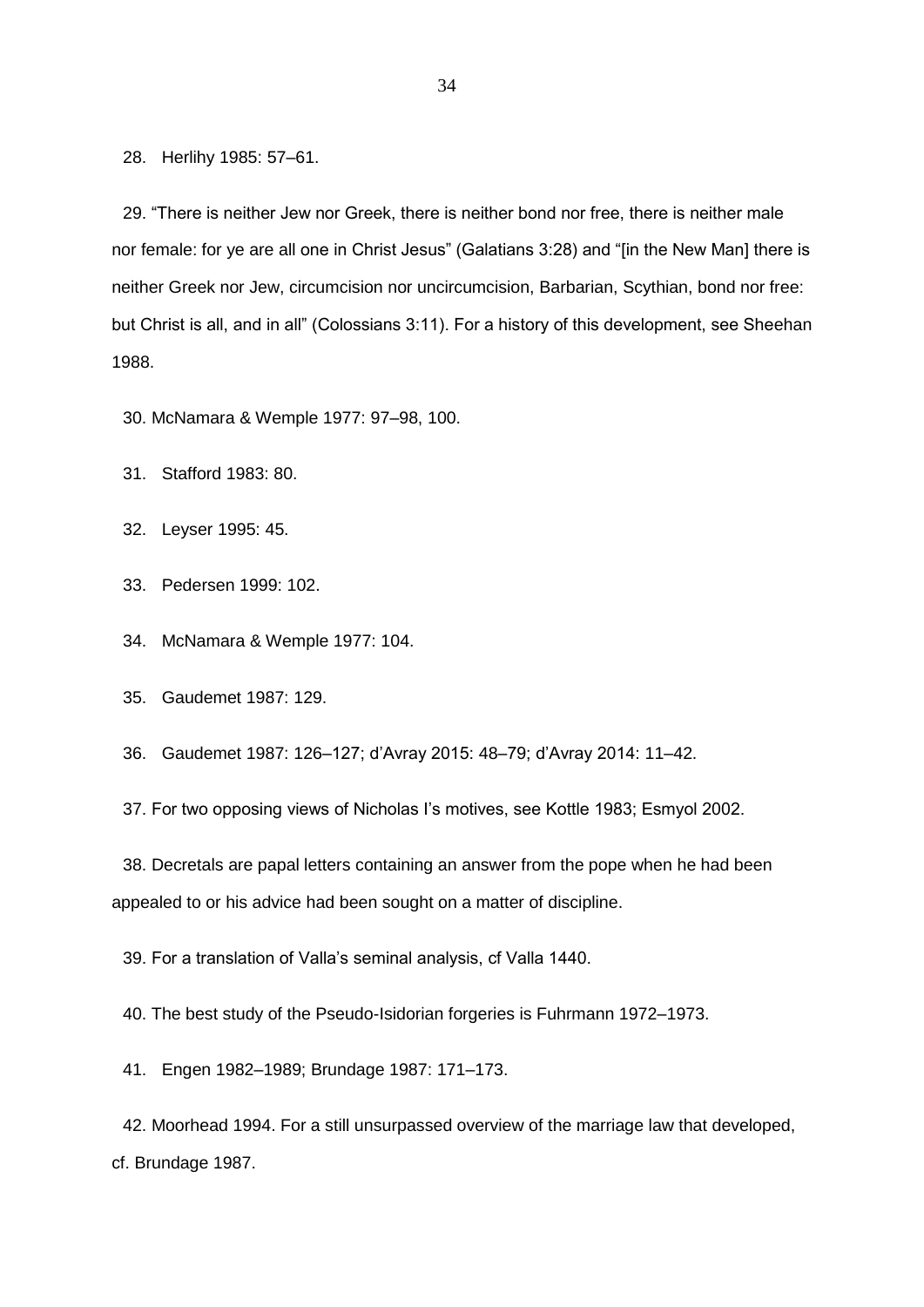43. Pennington 1992; Silano 1982 6; Bellomo 1995.

44. Rüdiger 2015; Ubl 2008.

45. d'Avray 2015: 67–68. For a comprehensive study of the *decretum Burchardi,* see Austin 2009. Ubl characterised this collection as a "handbook for the incest campaign of emperor Henry II." Ubl 2008: 435.

46. d'Avray 2015: 67–68. For a comprehensive study of the *decretum Burchardi,* see Austin 2009.

47. d'Avray 2015: 69.

48. Ubl characterised this collection as a "handbook for the incest campaign of emperor Henry II," Ubl 2008: 435.

49. Vaux 1958: 35; Neufeld 1944; Lowy 1958.

50. Vaux 1958: 35.

51. Falk 1966: 1–3; Abrahams 1896: 129.

52. For example, Leopold Loew argues that the mere fact that it was necessary to proclaim a ban was proof that polygamy was still practised. Loew 1893.

53. Many documents in the *Cairo Genizah* deal with polygamy cf. Grossman 2004: 70.

54. Falk 1966: 1.

55. Ullmann 1972.

- 56. Ullmann 1972: 131.
- 57. Ullmann 1972: 130–131.
- 58. d'Avray 2015: 69.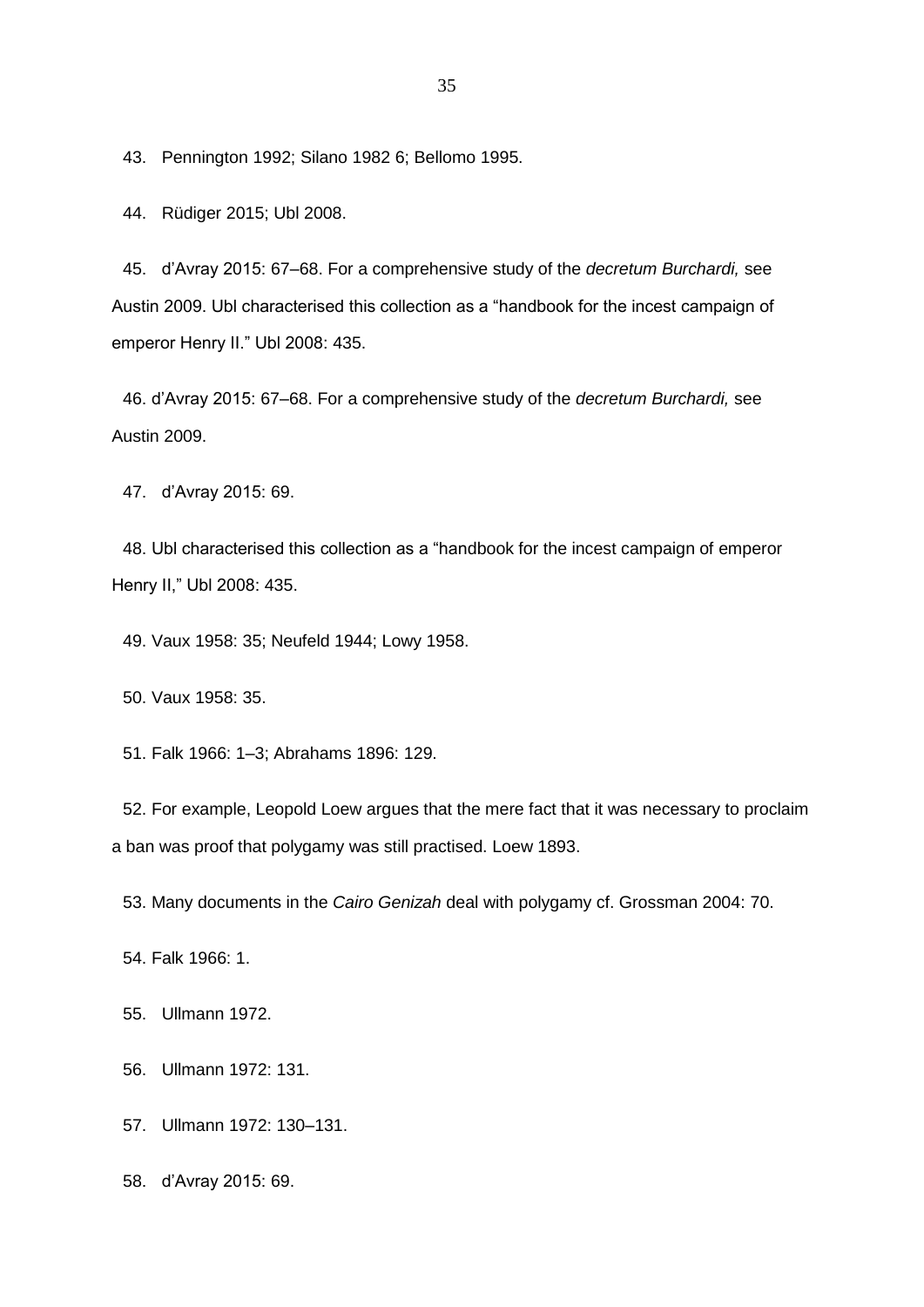59. Gilchrist 1980; Glanvell 1905; rpt. Aalen: Scientia Verlag, 1967: 37–54; Fournier & Le Bras 1931.

60. Rolker 2012.

61. Bonizo de Sutri 1930.

62. Martin Brett and Bruce Brasington are currently working on a scholarly edition of Ivo s *Panormia*. See *The Panormia Project* (2008), at https://ivo-of-chartres.github.io/index.html (accessed 21 December 2018).

63. Leclercq 1981: 13, 69.

64. Pedersen 2013.

65. Brundage 1987: 183.

66. For an outdated biography of Gratian reflecting the scholarship as it stood in 1909 see A. van Hove, *Johannes Gratian,* in *The catholic encyclopedia* 1907 vi (retrieved 21 December 2018 from http://www.newadvent.org/cathen/06730a.htm). This traditional account should be supplemented by Kuttner 1960. The re-evaluation of the evidence for Gratians biography began with Noonan 1979. See also Winroth 1997b and Winroth 1997a.

67. Brundage 1987: 229.

68. Winroth 1997b; Winroth 1997a.

69. In addition to the already mentioned works, see Winroth 2006.

70. The most comprehensive treatment of the problem of marriage in the *concordia discordantium canonum* is Alessandro 1971.

71. Alessandro 1971: 1.

72. Hugh of St Victor 1880: 860. Part of the translation is taken from Leclercq 1981: 26.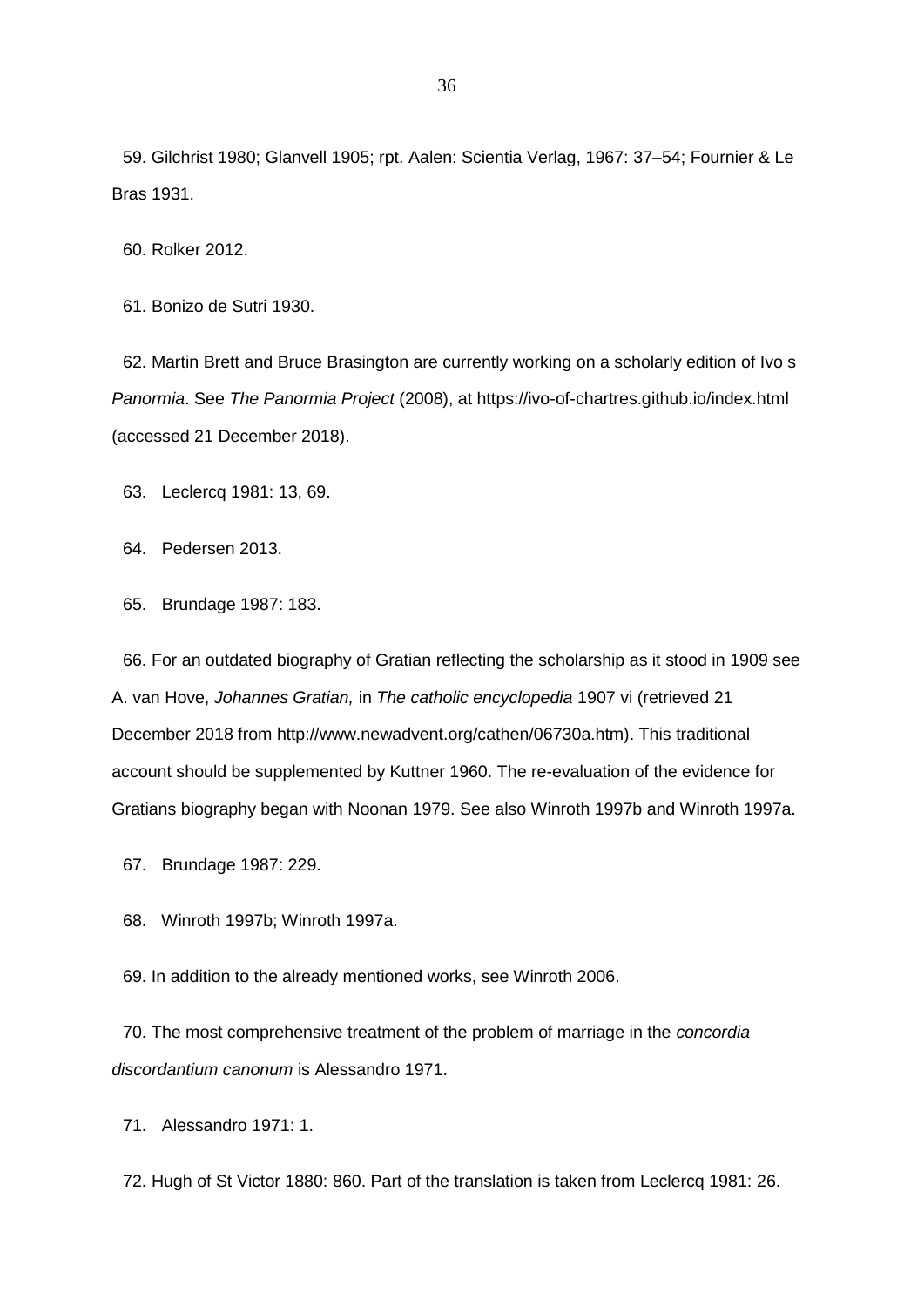73. Richard of St Victor 1855: 176.

74. Leclercq 1981: 31. Richard of St. Victor warned against a too *passionate* love. But unlike many contemporaries he explained its dangers. Thus, his admonitions can be seen as the result of an insight into the anatomy of love.

75. Sheehan 1974: 445.

76. David d'Avray has contributed numerous studies to our understanding of marriage sermons. His insights from extensive reading of medieval sermons on marriage are now summarised in two volumes d'Avray 2001; d'Avray 2005.

77. The history of marriage as a sacrament is investigated in Reynolds 2016.

78. Adams & Donahue 1981: 27

79. Saxo Grammaticus 2005.

80. Dauvillier 1933: 17–39 and 76–139; Fransen 1971.

81. Pollock & Maitland 1895: 389.

82. Matthew 18:15. Innocent III's decretal *Novit* (X 2.1.13) from 1204 quotes this text to justify papal interference in the dispute between King Philip Augustus of France and King John of England, but its application is clearly universal. See also Acts 15, where the leaders of the early church congregated in Jerusalem to determine whether Christians were bound by the Mosaic law, a question that was first raised by the church in Antioch.

83. The two volumes published by a working group of American and European scholars demonstrates the preponderance of English material: Volume 1 dealt with "The Continent" Donahue 1989 and volume two dealt with England Donahue 1994.

84. Helmholz 1974.